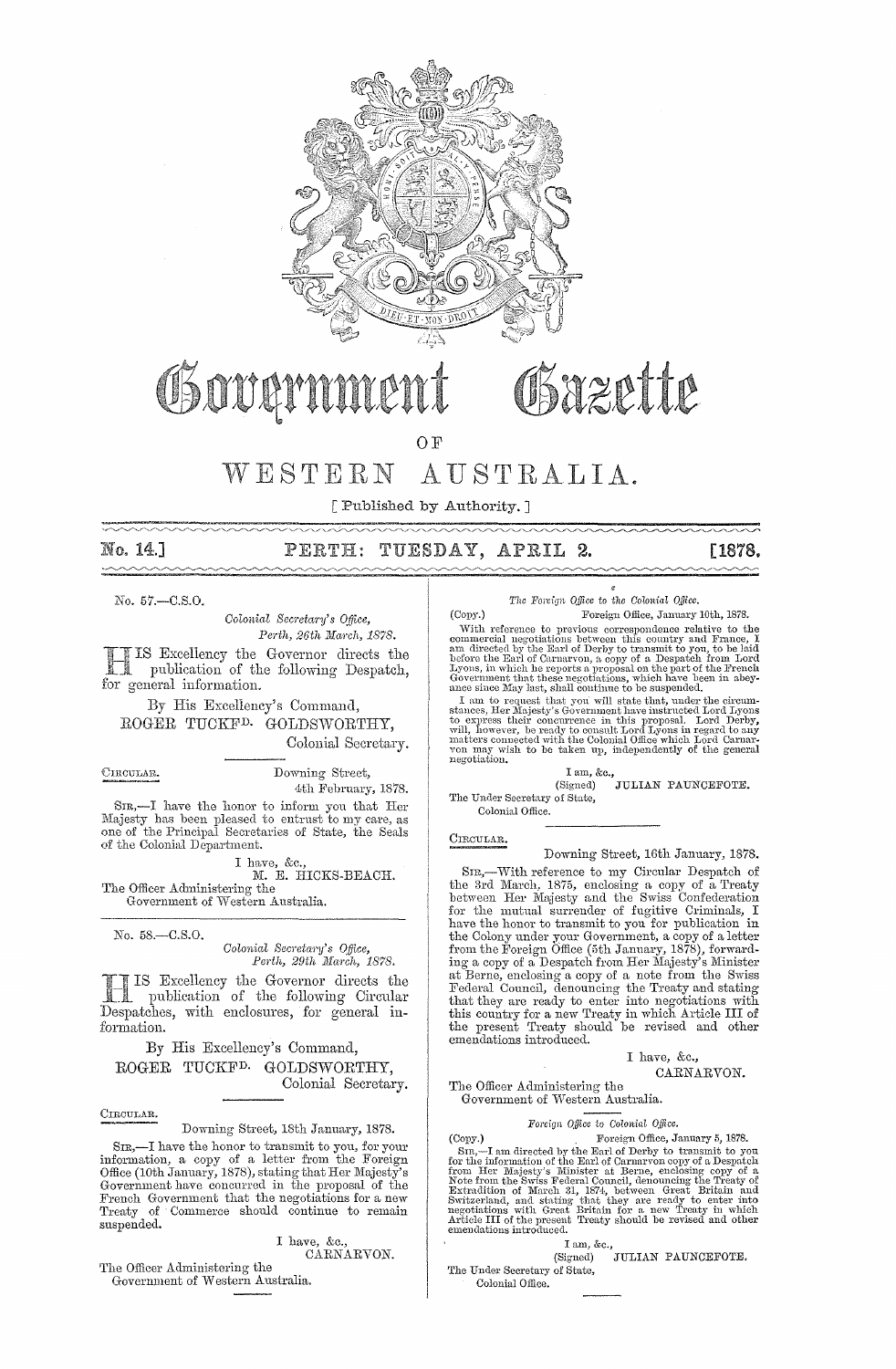Mr. Corbett to the Earl of Derby.  $(Covy)$ 

Berne, December 30, 1877.

No. U.W. LORD,—I have the honor to inclose copy of a Note dated<br>the 22nd instant, but which only reached my hand this day,<br>addressed to me by the Federal Council, denouncing the Extra-<br>diffused to me by the Federal Council

The reasons, amongst others, given for this step, are the melancholy results of the demand made for the extradition of Alfred Thomas Wilson.  $\,$ 

After Homass wisoli, The Federal Council declares itself ready to enter into negotiations with Great Britain for a new Treaty, in which Article III of the present Treaty should be revised and other emendations introduced,

There is no interesting the place as being.<br>
I have to this communication, that I had immediately forwarded copy of it to<br>
your Lordship.

#### I have, &c., (Signed)

EDWIN CORBETT.

The Earl of Derby, &c., &c., &c.

#### Berne, 22 Décembre, 1877.

Berne, 22 Décembre, 1877.<br>Berne, 22 Décembre, 1877.<br>demandé d'extradition présenté contre le nommé Alfred Thomas Wilson prévenu de vol d'objets postaux pour une valeur d'encric<br>n'encrit i de reviser le nommé alfredéral su

nure rentrer.<br>
Dans est circonstances, le Conseil fédéral ne croit pouvoir<br>
Dans ces circonstances, le Conseil fédéral ne croit pouvoir<br>
du traité d'extradition conclu le 31 Mars—28 Novembre, 1874,<br>
entre la Suisse et la

dispositions encore due tratte actuellement existant.<br>
Le Conseil fédéral prend la liberté d'exprimer le vou que ces<br>
negociations aient lieu à Berne et prie Monsieur le Ministre<br>
Résident de S. M. Britannique en Suisse d

Four la construction<br>
Il saisit cet.<br>
Le Président de la Confédération Suisse,<br>
(Signé) HEER.<br>
Time de la transport de la transportant de la transportant de la transportant de la transportant de la transportant de la trans Confédération,<br>gné) SCHIESS.  $\widetilde{\mathrm{(Sign6)}}$ 

No. 59.-C.S.O.

Colonial Secretary's Office,<br>Perth, 29th March, 1878.

THIS Excellency The Governor directs the publication of the following Circular Despatch, with enclosure, for general information.

By His Excellency's Command ROGÉR TUCKF<sup>D.</sup> GOLDSWORTHY, Colonial Secretary.

#### CIRCULAR.

Downing Street, 23rd January, 1878. Sra,—I have the honor to transmit to you for<br>insertion in any volumes of the Colonial Regulations<br>which may be in use in the Colony under your<br>Government, copies of an Amended Agreement to be inserted in place of Appendix 6, page 122.

The words which have been added to the Form of Agreement, provide in case of the dismissal or removal of an officer from his appointment in consequence of misconduct within the time specified, that<br>he shall refund the cost of the passage to the Colony,<br>paid by the Crown Agents on account of himself or any member or members of his family.

### I have, &c., CARNARVON.

The Officer Administering the Government of Western Australia.

AGREEMENT made this day of One thousand<br>eight hundred and seventy-<br>of the one part, and<br>the undersigned, one or THE CROWN AGREES FOR THE<br>COLONIES, of Downing Street, London, in the county of<br>Middlesex, for and on behalf of part. hath been

WHEREAS<br>duly appointed

Now the said in consideration of the premises doth hereby agree with the said undersigned, one of

the Crown Agents for the Colonies, that should he the said<br>period of three years from the date of his arrival in the said<br>Colony, either quit the said Colony without leave or relinquish<br>his appointment, or be dismissed or

Frontied always, that nothing herein contained shall bind or<br>Provided always, that nothing herein contained shall bind or<br>collige the said<br>or money if at the time he shall relinquish his said appointment,<br>or quit the said

Witness our hands the day and year above written.



No. 60. - C.S.O.

Colonial Secretary's Office,<br>Perth, 26th March, 1878.

IS Excellency the Governor, in Executive Council has been in Council, has been pleased to appoint EDWARD H. HIGHAM, Esq., to be a member<br>of the Central Board of Education, vice George Randell, Esq., M.L.C., resigned.

#### By His Excellency's Command, ROGER TUCKF<sup>D.</sup> GOLDSWORTHY, Colonial Secretary.

No. 56.-C.S.O.

Colonial Secretary's Office,<br>Perth, 23rd March, 1878.

IS Excellency the Governor directs the publication of the following Marine Notice, for general information.

By His Excellency's Command, ROGER TUCKF<sup>D.</sup> GOLDSWORTHY, Colonial Secretary.

> Public Works' Office, Perth, 23rd March, 1878.

#### LIGHTHOUSE, POINT MOORE,

#### CHAMPION BAY.

A Lighthouse has been erected at the extremity of<br>Point Moore, one and a half miles South-west of<br>Geraldton Pier, in latitude  $2S^{\circ} 46' 52''$  South, and<br>longitude  $114^{\circ} 35'$  East. The Tower (iron), round,<br>forming the order, with an interval of flash of 40 seconds, visible<br>for about 18 miles from the deck of a vessel, and has<br>a seaward range of 263°. The lower subsidiary is<br>fixed, and is a fourth order dioptric light, with<br>vertical pri focal plane of light 101' 3".

Lighted on the 19th of March, 1878.

JAS. H. THOMAS, Director of Public Works.

ERRATUM.-In the above Notice, as published in the Gazette of 26th March, the Longitude was incorrectly stated as  $115^{\circ} 35'$  E. instead of  $114^{\circ} 35'$  E.

No. 104.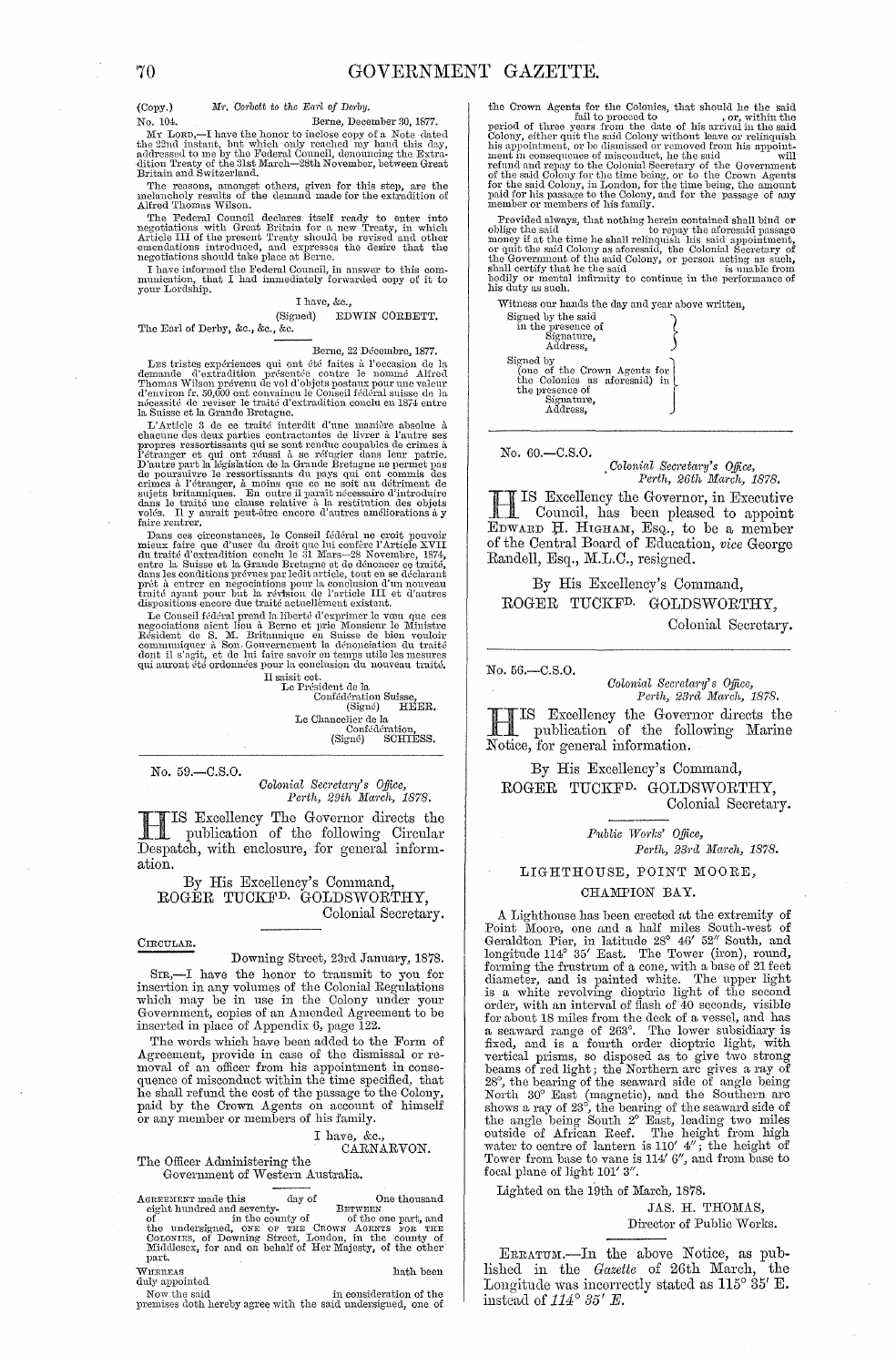No. 55.-C.S.0.

#### *Colonial Secretary's Office, Perth, 25th March, 1878.*

THE undermentioned Government Horses, at Rottnest, are for sale :-

| Two Grey Fillies, age 3 years, height 13 hands. |                         |   |    |                          |    |                          |
|-------------------------------------------------|-------------------------|---|----|--------------------------|----|--------------------------|
| One Grey Colt,                                  | ٠,                      | 4 | دد | $\overline{\mathbf{z}}$  | 14 | "                        |
| Do.                                             | , 1                     | 4 | دد | $\overline{\mathbf{z}}$  | 15 | $\overline{\phantom{a}}$ |
| One Chestnut Mare                               |                         | 5 | ود | ,,                       | 14 | ,                        |
| One Chestnut Filly,                             |                         | 4 | دد | $\overline{\phantom{a}}$ | 14 | $, \,$                   |
| One Bay Colt,                                   | $\overline{\mathbf{z}}$ | 2 | ,, | ,,                       | 12 | $\overline{\mathbf{z}}$  |
| One Bay Mare, aged                              |                         |   |    | $\overline{\phantom{a}}$ | 14 | ,,                       |
| $O_{\text{no}}$ Fool                            |                         |   |    |                          |    |                          |

One Foal One Dark Bay Entire, aged 15 1in.

Full particulars can be ascertained on application to the Superintendent.

By His Excellency's Command, ROGER TUCKFD. GOLDSWORTHY, Colonial Secretary.

No. 50.-C.8.0.

### *Colonial Secj'etary's o.fftce, Perth, 8th j)Iaj'ch, 1878.*

I T is hereby notified that the Government is<br>
prepared to let, with immediate possession,<br>
Dublic Prepared to letter in model the Public Buildings hitherto occupied as Police Stations at the undermentioned places,  $\nu$ iz.: $-$ 

1. The Lakes (York Road).

2. Canning.

3. 131-miles, Albany Road (with paddock of about  $50$  acres).

. 4. Quindalup (Vasse District).

For particulars apply to the Superintendent of Police.

By His Excellency's Command, ROGER TUCKF<sup>D.</sup> GOLDSWORTHY, Colonial Secretary.

### *Department of Public Works,*<br> *Perth, 19th March, 1878.*

**TENDERS** (endorsed "Tender for Perth" Boys' School,") will be received at this Office until noon of Tuesday, the 2nd April, from persons willing to perform pointing and coloring of external walls, and the erection of a lavatory at the Boys' School, Perth.

Tenders to state the shortest time in which the work will be completed.

The Government do not bind themselves to accept the lowest or any tender, and will require the guarantee of two responsible persons for the due performance of the Contract.

Forms of Tender may be had on application to the various Resident Magistrates, and at the Public Works' Office, Perth; where Specifications, Conditions, and full particulars can be obtained.

. No tender will be entertained unless on the prescribed form.

> JAS. H. THOMAS, Director of Public Works.

#### *Department of Public Works, Perth, 23j'd March, 1878.*

**TTENDERS** (endorsed "Tender for Railway") will be received at this Office until noon of Monday, the 22nd April, from persons willing to erect a Railway Station at Geraldton, Champion Bay.

Tenders to state the shortest time in which the work will be performed.

Copies of Plan and Specification may be seen, and full particulars obtained, on application at the Office of the Resident Engineer, Geraldton.

The Government do not bind themselves to accept the lowest or any tender, and will require the guarantee of two responsible persons for the due performance of the Contract.

Forms of Tender may be had on application to the various Resident Magistrates, and at the Public Works' Office, Perth, where Plans, Specifications, Conditions, and full particulars can be obtained.

No tender will be entertained unless on the prescribed form.

> JAS. H. THOMAS, Director of Public Works.

### *Department of Public Works,*<br>Perth, 11th March, 1878.

**THENDERS** (endorsed "Tender for Wander-<br>ling School,") will be received at this Office until noon of Tuesday, the 2nd April, from persons willing to erect a School House at vVandering, near the Bannister, on the Albany Road.

Tenders to state the shortest time in which the work will be completed.

Copies of Specification and Plans may be seen at the Office of the Resident Magistrate, vVilliams.

The Government do not bind themselves to accept the lowest or any tender, and will require the guarantee of two responsible persons for the due performance of the Contract.

Forms of Tender may be had on application to the various Resident Magistrates, and at the Public Works' Office, Perth; where Plans, Specifications, Conditions, and full particulars can be obtained.

No tender will be entertained unless on the prescribed form.

JAS. R. THOMAS,

Director of Public Works.

#### ELECTORAL' DISTRICT OF PERTH.

THE list of electors for the district may be perused at the office of the  $m-1$ perused at the office of the undersigned, from the 10th to the 24th April instant.

Persons desiring to have their names inserted on the Electoral List, must apply on or before 10th April. Objections to voters to be made in prescribed form, on or before the 24th April.

The Court of Petty Sessions, for the revision of the Eleetoral List., will be held in the Police Court, Perth, on Thursday, the 9th day of May next, at 11 a.m.

JAMES COWAN,

Clerk to Magistrates.

Perth, April 1st, 1878.

### *Crown Lands' Office,*<br> *Perth, 22nd March, 1878.*

New Suburban and Town Lots, Geraldton.

I T is hereby notified for general information that 180 Town Lots, numbered 385 to 564 inclusive, between Augustus, Back, and Crowther Streets and Rifle Range, comprising about  $\frac{3}{4}$  of an acre each; also 21 additional Suburban Lots of land containing about 5 acres each, on the East side of Chapman Road, between Ord Street and Dean Street, are now open for purchase under existing Land Regulations.

JOHN FORREST, *pro* Commissioner of Crown Lands.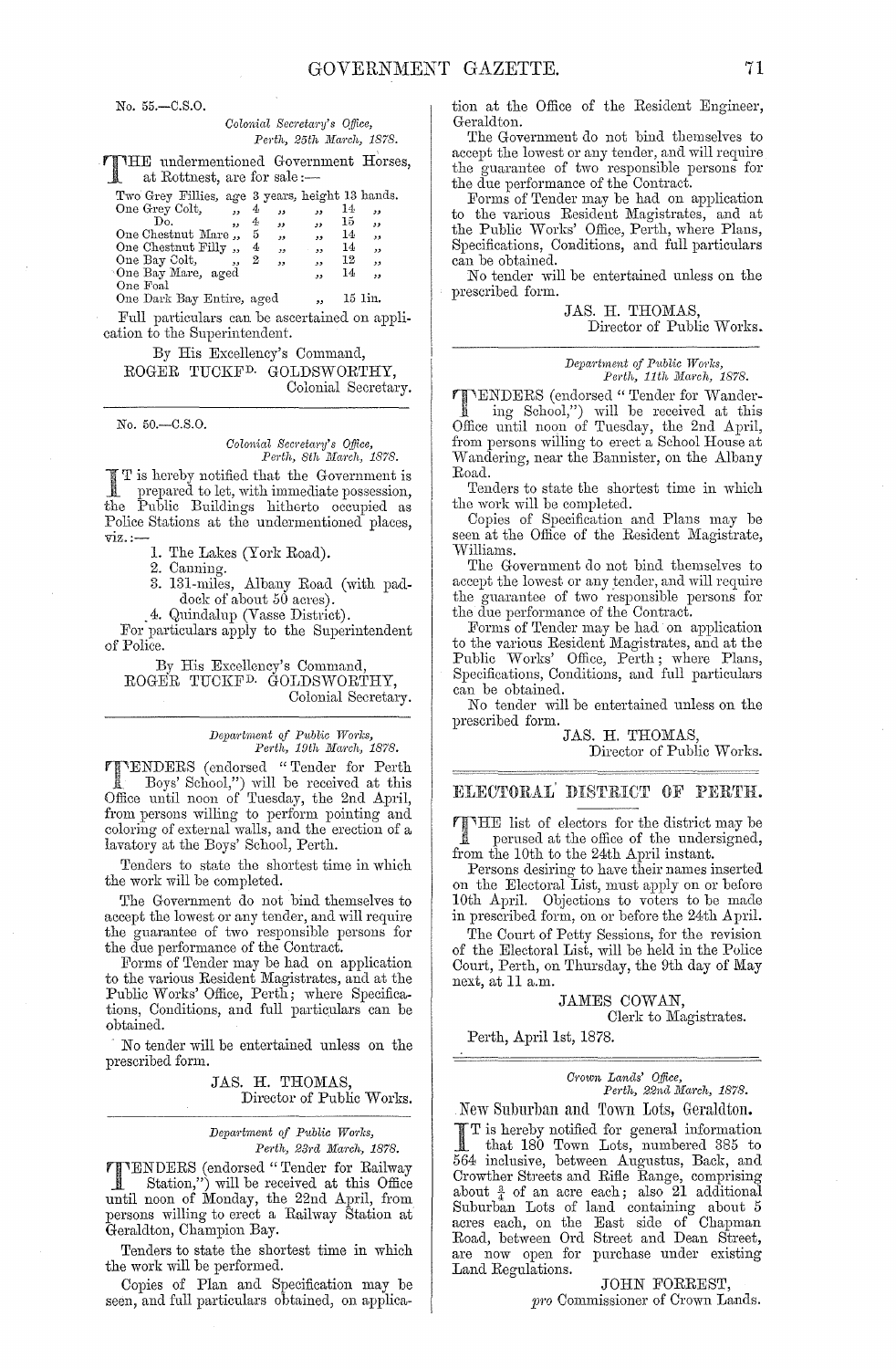### GOVERNMENT GAZETTE.

#### RETURN No. 1 of Pastoral Licenses renewed for the Year 1878.

Crown Lands' Office, Perth, 29th March, 1878.

 $\ddot{\phantom{a}}$ 

THE undermentioned Licenses for Pastoral Land have been renewed for the year commencing<br>on the first day of January, 1878, and for the amount of rent specified opposite to each<br>License respectively.

|  |  |  | JOHN FORREST, pro Commissioner of Crown Lands. |  |  |  |
|--|--|--|------------------------------------------------|--|--|--|
|--|--|--|------------------------------------------------|--|--|--|

| No. of<br>license.                           | Licensee.                                                                                 | Acres.            | RENT.                                                  | No. of<br>license.                                           | Licensee.                                                                                    | Acres.           | RENT.                                                |
|----------------------------------------------|-------------------------------------------------------------------------------------------|-------------------|--------------------------------------------------------|--------------------------------------------------------------|----------------------------------------------------------------------------------------------|------------------|------------------------------------------------------|
| 8530                                         | AVON.<br>J. & D. Morrell                                                                  |                   | £ s.<br>$\mathbf 0$                                    | 9611                                                         | AVON.<br>C. Heal, jun.                                                                       | 6000             | £<br>s.<br>3<br>$\bf{0}$                             |
| A3023                                        | $\ddotsc$<br>A. Wroth<br><br>                                                             | 2000<br>1000      | 1<br>1<br>$\bf{0}$                                     | 9613                                                         | $\cdots$<br><br>do,<br>$\cdots$<br>$\cdots$                                                  | 2000             | $\bf{0}$<br>1                                        |
| ,, 1264<br>,, 2075                           | Jas. W. Morrell<br>$\cdots$<br>$\ddotsc$<br>do.<br>$\ddotsc$<br>$\cdots$<br>              | 3000<br>2000      | 3<br>$\mathbf 0$<br>$\overline{2}$<br>0                | 9610<br>9609                                                 | do,<br>$\ddotsc$<br>$\ddotsc$<br><br>do.<br>$\ddotsc$<br>$\ddots$<br>                        | 6000<br>3000     | 3<br>$\theta$<br>ı<br>10                             |
| 2843<br>93<br>8085                           | J. & M. Brown<br>$\ddotsc$<br><br>W. M. Parker                                            | 4000<br>2000      | 4<br>0<br>ı<br>0                                       | 9612<br>A 958                                                | do.<br>$\cdots$<br>$\ddotsc$<br>$\cdots$<br>J. McCourt                                       | 6006<br>2000     | 3<br>$\circ$<br>2<br>$\theta$                        |
| 9880                                         | $\ddotsc$<br>$\ddotsc$<br>do.<br>$\ddotsc$<br>$\cdots$<br>$\ddotsc$                       | 2000              | 1<br>0                                                 | 274<br>,,                                                    | $\ddotsc$<br><br>F. K. Morrell<br>$\ddotsc$<br>                                              | 4000             | 4<br>0                                               |
| 9931<br>A 281                                | do.<br>$\ddotsc$<br>$\ddotsc$<br>$\ddotsc$<br>James Fleay<br>$\cdots$                     | 2000<br>1000      | ı<br>0<br>1<br>0                                       | 2373<br>,,<br>2893<br>$\mathbf{3}$                           | do.<br>$\ddotsc$<br><br>Clarkson & Lukin<br>                                                 | 1000<br>3000     | 1<br>$\theta$<br>1<br>10                             |
| 2258<br>,,                                   | do.<br>$\cdots$<br>$\cdots$<br><br>do.                                                    | 1000              | 1<br>0<br>1<br>0                                       | ,, 1064                                                      | do.<br>$\ddotsc$<br>$\ddotsc$<br><br>do.                                                     | 2000<br>4000     | 1<br>0<br>$\overline{2}$<br>0                        |
| ,, 1659<br>9112                              | <br>$\ddotsc$<br>$\ddotsc$<br>do.<br><br>$\ddotsc$<br>$\cdots$                            | 1000<br>1200      | 1<br>4                                                 | ,, 1063<br>,, 1060                                           | $\ddotsc$<br>$\cdots$<br>$\ddotsc$<br>do.<br>$\ddotsc$<br>$\ddots$<br>$\cdots$               | 2000             | 1<br>0                                               |
| A <sub>1212</sub><br>8644                    | do.<br>Executors J. A. Wroth                                                              | 1000<br>-320      | 1<br>0<br>ı<br>0                                       | ,, 1069<br>842                                               | do.<br>$\ddotsc$<br>$\cdots$<br>$\ddotsc$<br>do.<br>$\ddotsc$<br>                            | 2000<br>2000     | 1<br>0<br>ı<br>0                                     |
| A<br>-321<br>595                             | J. Sewell<br>$\ddot{\phantom{a}}$<br>$\cdots$<br>$\ddotsc$<br>do.<br>$\ddotsc$            | 4000<br>7000      | $\overline{2}$<br>0<br>7<br>0                          | A 1699<br>963                                                | Estate W. B. Clarkson<br>$\cdots$<br>do.<br>$\cdots$<br>$\ddotsc$<br>$\cdots$                | 2000<br>2000     | 1<br>0<br>ı<br>0                                     |
| $\overline{\phantom{a}}$<br>605<br>53        | $\cdots$<br>$\ddotsc$<br>do.<br>$\ddotsc$<br>$\ddotsc$<br>                                | 2000              | 2<br>0                                                 | ,,<br>697<br>,,                                              | do.<br>$\ddotsc$<br>$\ddotsc$<br>$\cdots$                                                    | 2000             | Ŧ<br>€                                               |
| 994<br>33<br>1696<br>,,                      | do.<br>$\ddotsc$<br>$\ddotsc$<br><br>do.<br>$\ddotsc$<br>$\ddotsc$                        | 1000<br>2000      | 1<br>$\bf{0}$<br>2<br>0                                | 8606<br>8611                                                 | John Parish<br>$\ddotsc$<br><br>do.<br>$\ddotsc$<br>$\cdots$<br>$\ddotsc$                    | 1600<br>5000     | 12<br>ı<br>5<br>0                                    |
| 1780<br>$\overline{\mathbf{z}}$<br>838       | do.<br>$\ddotsc$<br>$\cdots$<br><br>do.<br>$\cdots$<br>$\cdots$                           | 4500<br>$_{2000}$ | 4<br>10<br>$\overline{2}$<br>0                         | A 951<br>9579                                                | do.<br>$\ddotsc$<br>$\cdots$<br>$\ddotsc$<br>A. & G. Shenton<br>$\cdot$<br>$\cdots$          | 5000<br>1200     | 5<br>0<br>ł<br>4                                     |
| ,,<br>8318                                   | <br>do.<br>$\cdots$<br>$\ddotsc$<br>$\cdots$                                              | 5000              | 5<br>0                                                 | 9580                                                         | do.<br>$\cdots$<br>$\cdots$                                                                  | 1000<br>2000     | ı<br>0<br>2                                          |
| 9627<br>9644                                 | do,<br>$\ddotsc$<br>$\ddotsc$<br><br>do.<br>$\ddotsc$<br>$\cdots$<br>                     | 2500<br>2000      | $\overline{2}$<br>10<br>$\boldsymbol{2}$<br>$\bf{0}$   | 8682<br>8683                                                 | Jos. Lockyer<br>$\cdots$<br>$\cdots$<br>do.<br>$\cdots$<br>$\cdots$<br>$\cdots$              | 7500             | o<br>7<br>10                                         |
| 9941<br>9938                                 | do.<br>$\ddotsc$<br>$\ddotsc$<br><br>do.<br>$\cdots$                                      | 2000<br>1000      | $\overline{2}$<br>0<br>ı<br>0                          | Δ<br>51<br>52                                                | J. Seabrook<br>$\ddotsc$<br>$\ddot{\phantom{0}}$<br>do.<br>$\ddotsc$<br>$\cdots$<br>$\cdots$ | 1400<br>1000     | ı<br>8<br>ľ<br>0                                     |
| 8760                                         | <br><br>do.<br>$\ddotsc$<br><br>                                                          | 2000              | ı<br>0                                                 | ,,<br>67<br>,,                                               | do.<br>$\ddotsc$<br>$\cdots$<br>$\ddotsc$                                                    | 2000             | $\overline{2}$<br>0                                  |
| 8761<br>$\Delta\,1052$                       | do.<br>$\ddotsc$<br><br><br>W. G. Leeder<br><br>                                          | 2000<br>2000      | 1<br>0<br>1<br>$\bf{0}$                                | 846<br>$\rightarrow$<br>1664<br>,,                           | do.<br>$\ddotsc$<br><br>$\cdots$<br>do.<br>$\ddotsc$<br>$\cdots$<br>                         | 2000<br>1400     | $\overline{2}$<br>$\theta$<br>1<br>8                 |
| ,, 1053<br>,, 1220                           | do.<br>$\ddotsc$<br><br><br>do,<br>$\ddotsc$                                              | 2000<br>8000      | ı<br>0<br>4<br>0                                       | 8685<br>8686                                                 | Thos. Lockyer<br>$\ddotsc$<br>$\ddotsc$<br>do.<br>$\ddotsc$<br>$\ddotsc$<br>$\ddotsc$        | 1700<br>6900     | ı<br>14<br>6<br>18                                   |
| ,, 1221                                      | <br><br>do.<br>$\ddotsc$<br><br>                                                          | 2000              | 1<br>0                                                 | A 841                                                        | do.<br><br>$\ddotsc$<br>$\ddotsc$                                                            | 1000             | ı<br>0                                               |
| 1222<br>$\overline{\mathbf{z}}$<br>1223<br>, | do.<br><br>$\ddotsc$<br><br>do.<br>$\ddotsc$<br><br>$\cdots$                              | 2000<br>2000      | 1<br>0<br>ı<br>0                                       | 9464<br>8527                                                 | do.<br><br>$\ddotsc$<br><br>Chas. Lloyd<br>$\ddotsc$<br>$\ddotsc$                            | 2000<br>5000     | 1<br>0<br>5<br>о                                     |
| 1224<br>$\bullet$<br>1486                    | do.<br>$\ddotsc$<br><br><br>do.<br>$\cdots$                                               | 2000<br>2000      | 1<br>0<br>1<br>0                                       | A840<br>,, 2851                                              | do.<br>$\ddotsc$<br>$\cdots$<br><br>do.<br>$\ddotsc$                                         | 1000<br>2000     | 0<br>ţ<br>2<br>0                                     |
| $^{\circ}$<br>,, 1700                        | <br><br>do.<br>$\cdots$<br><br>                                                           | 2000<br>$\hat{q}$ | 1<br>0                                                 | ,, 1778                                                      | <br>$\ddotsc$<br>do,<br><br>$\ddotsc$<br>$\ddotsc$                                           | 1000             | 1<br>0                                               |
| ,, 1754<br>,, 1755                           | do,<br>$\ddotsc$<br><br>.<br>do.<br><br>                                                  | 2000<br>2000      | 1<br>0<br>ı<br>0                                       | ,, 1788<br>8489                                              | do.<br><br>$\ddot{\phantom{a}}$<br>S. S. Parker<br>$\ddotsc$<br>                             | 2000<br>1000     | 1<br>0<br>ı<br>$\theta$                              |
| ,, 1757<br>,, 1758                           | do.<br>$\ddotsc$<br><br><br>do.                                                           | 2000<br>2000      | ı<br>0<br>ı<br>0                                       | 8491<br>A <sub>1242</sub>                                    | do.<br>$\cdots$<br><br>$\cdots$<br>do.                                                       | 7000<br>1000     | 7<br>$\theta$<br>ı<br>0                              |
| ,, 1905                                      | $\ddotsc$<br><br><br>do,<br>$\ddotsc$<br><br>.                                            | 2000              | 1<br>0                                                 | 8403                                                         | $\ddotsc$<br><br><br>Thos. Davies<br>$\ddotsc$<br>$\ddotsc$                                  | 2100             | 2<br>2                                               |
| 2624<br>دو<br>,, 1756                        | do.<br><br>$\cdots$<br>$\ddotsc$<br>do.<br><br><br>                                       | 2000<br>2000      | ı<br>0<br>ı<br>0                                       | 9874<br>A2374                                                | do.<br><br>$\cdots$<br>$\ddotsc$<br>do.<br><br><br>                                          | 2000<br>1500     | $\theta$<br>Ŧ<br>10                                  |
| 8307<br>$\Delta\,1781$                       | C. Chitty<br>$\ddotsc$<br><br><br>do.<br>                                                 | 2000<br>1000      | ı<br>0<br>1<br>0                                       | , 2356<br>2357                                               | D. Connor<br>$\cdots$<br>$\ddotsc$<br><br>do.                                                | 5000<br>2000     | 2<br>10<br>0                                         |
| 100<br>$\mathbf{r}$                          | <br><br>do.<br><br><br>                                                                   | 1000              | 1<br>0                                                 | $\overline{\phantom{a}}$<br>2358<br>$\overline{\phantom{a}}$ | <br>$\ldots$<br><br>do.<br><br>$\cdots$                                                      | 5000             | 10                                                   |
| 8578<br>A.2652                               | do.<br>$\cdots$<br><br><br>Chas. F. Brown<br>                                             | 2000<br>2400      | $\boldsymbol{2}$<br>0<br>$\boldsymbol{2}$<br>8         | 2359<br>22<br>2361<br>52                                     | do.<br><br>$\cdots$<br><br>do.<br><br>$\cdots$<br>                                           | 3000<br>2000     | 10<br>n                                              |
| ,, 2651<br>,, 2911                           | do.<br>$\ddotsc$<br><br><br>do.<br>$\cdots$                                               | 2000<br>2000      | $\boldsymbol{2}$<br>0<br>$\overline{2}$<br>0           | 2362<br>55<br>2364                                           | do.<br><br>$\cdots$<br><br>do.                                                               | 2000<br>2000     | 0<br>0                                               |
| , 2976                                       | <br>$\ddotsc$<br>do.<br><br><br>$\ddotsc$                                                 | 5120              | 5<br>3                                                 | 52<br>2365<br>$\overline{ }$                                 | <br><br>do.<br><br>$\ddotsc$<br>                                                             | 2000             | Ð                                                    |
| ,, 2621<br>,, 2623                           | do.<br><br><br>$\ddotsc$<br>do.<br>$\ddotsc$<br><br>$\cdots$                              | 1480<br>,2000     | 1<br>10<br>2<br>0                                      | 2366<br>55<br>2367<br>$\overline{\mathbf{z}}$                | do.<br><br>$\ddotsc$<br>do.<br><br>$\ddotsc$<br>                                             | 2000<br>$2000\,$ | 0<br>0                                               |
| ,, 2622<br>,, 1975                           | do.<br>$\ddotsc$<br><br><br>Robt. Sheehy                                                  | 525<br>973        | 1<br>0<br>ı<br>0                                       | 2370<br>$\overline{\phantom{a}}$<br>9123                     | do.<br><br>$\ddotsc$<br><br>do.                                                              | 2000<br>1000     | 0<br>0                                               |
| 9457                                         | $\ddotsc$<br><br>E. R. Parker<br><br>                                                     | 1000              | 1<br>0                                                 | A 2115                                                       | <br>$\ddotsc$<br><br>C. Adams<br>$\ddotsc$<br><br>$\ddotsc$                                  | 1000             | 0                                                    |
| 9586<br>8084                                 | do.<br>$\ddotsc$<br><br>$\ddotsc$<br>do.<br>$\ddotsc$<br><br>$\cdots$                     | 1000<br>1000      | 1<br>0<br>1<br>$\theta$                                | ,, 1225<br>570<br>5.5                                        | do.<br><br><br><br>A. G. Twine<br>$\ddotsc$<br>                                              | 1000<br>4000     | 0<br>2<br>0                                          |
| A. 699<br>700                                | do.<br>$\ddotsc$<br><br>$\ddotsc$<br>do.<br><br>                                          | 3500<br>1000      | 3<br>10<br>1<br>0                                      | 8179<br>8182                                                 | do.<br>$\ddotsc$<br>$\cdots$<br>do.<br>                                                      | 1000<br>2000     | 0<br>0                                               |
| $\pmb{\mathfrak{z}}$<br>,, 1848              | $\cdots$<br>F. W. Beere<br><br>                                                           | 1000              | 1<br>$\theta$<br>3                                     | 9617                                                         | $\ddotsc$<br>do,<br><br>$\ddotsc$<br>                                                        | 1000             | ł<br>o                                               |
| 101<br>53<br>837<br>$\bullet$                | do.<br>$\ddot{\phantom{a}}$<br><br>$\ddotsc$<br>do.<br><br>$\cdots$                       | 3000<br>1000      | $^{0}$<br>1<br>0                                       | $\Lambda\,2657$<br>8378                                      | do.<br>$\cdots$<br><br>James Draper<br>$\cdots$<br>                                          | 1000<br>2000     | ı<br>0<br>2<br>$\theta$                              |
| 1265<br>$\bullet$<br>1779<br>$\mathbf{z}$    | Alfred Eaton<br><br>$\cdots$<br>C. Chance<br>$\ddotsc$<br><br>$\ddotsc$                   | 6000<br>3000      | 6<br>0<br>3<br>0                                       | 8106<br>8407                                                 | do.<br>$\cdots$<br><br>do.<br><br>$\ddotsc$                                                  | 467<br>5000      | $\Omega$<br>5<br>€                                   |
| 553<br>$\overline{\mathbf{z}}$               | do.<br>$\ddotsc$<br>$\ddotsc$<br>$\cdots$                                                 | 3000              | 3<br>0<br>$\boldsymbol{2}$                             | 9937                                                         | đo,<br><br>$\cdots$<br>                                                                      | 2000             | 2<br>0                                               |
| 554<br>$, \,$<br>555<br>$\bullet$            | do.<br>$\ddotsc$<br><br>$\cdots$<br>do.<br>$\ddotsc$<br><br>$\cdots$                      | 2000<br>3200      | $\theta$<br>3<br>4                                     | 2173<br>$A$ 644                                              | do.<br><br>$\cdots$<br>$\cdots$<br>do.<br><br>$\cdots$<br>                                   | 2000<br>2000     | $\overline{2}$<br>$\theta$<br>2<br>$\Omega$          |
| 9402<br>8409                                 | uo.<br>$\ldots$<br>$\cdots$<br>do.                                                        | 1900<br>1500      | 110<br>110                                             | ,, 2767<br>, 285                                             | ao.<br>C. F. & T. Edwards                                                                    | 4760<br>2000     | 4<br>- 16<br>$2\quad 0$                              |
| A 1742                                       | $\ldots$<br>$\ldots$<br>$\cdots$<br>G. B. Smith<br>$\cdots$<br>$\cdots$<br>do.            | 4000              | 40<br>$\,2$<br>$\bf{0}$                                | - 99<br>55                                                   | <br>John Mackie<br>                                                                          | 640<br>1800      | 1<br>$\theta$                                        |
| ,, 2894<br>,, 2895                           | $\sim$ 100 $\mu$<br>$\cdots$<br>$\cdots$<br>do.<br>$\ldots$<br>$\cdots$<br>$\ldots$       | 2000<br>2000      | $\,2\,$<br>$\theta$                                    | 9173<br>9174                                                 | do.<br>$\sim$ 100 $\pm$<br>$\cdots$<br><br>do.<br>$\cdots$<br>$\cdots$<br>$\ldots$           | 424              | 1 16<br>10                                           |
| ,, 1864<br>,, 1929                           | do.<br>$\ldots$<br>$\cdots$<br>$\cdots$<br>J. Rourke<br>$\ddotsc$<br>$\ddotsc$            | 2000<br>2000      | $\,2$<br>$\Omega$<br>$\mathbf{2}$<br>$\theta$          | 8572<br>8027                                                 | John Playle<br>$\ldots$<br>$\cdots$<br>F. Sewell<br>$\ldots$<br>$\ddotsc$                    | 1800<br>2000     | 1 16<br>2<br>$\theta$                                |
| ,, 1930<br>,, 1931                           | do.<br>$\ldots$<br>$\cdots$<br>$\cdots$<br>do.                                            | 2000<br>2000      | $\mathbf{2}$<br>$\bf{0}$<br>$\overline{2}$<br>$\bf{0}$ | 8503                                                         | Wm. Chidlow<br>$\cdots$<br>                                                                  | 5000<br>3100     | 5.<br>$\theta$<br>3<br>$\overline{2}$                |
| ,, 2841                                      | $\cdots$<br>$\cdots$<br>Edmond R. Brockman<br>$\cdots$                                    | 2500              | 210                                                    | 8505<br>A 2634                                               | do.<br>$\cdots$<br>$\cdots$<br>$\ldots$<br>do.<br>$\cdots$<br>$\ldots$<br>$\ldots$           | 2460             | 210                                                  |
| 9557<br>9558                                 | S. H. Meares<br>$\ldots$<br>$\cdots$<br>do.<br>$\cdots$<br>$\cdots$<br>$\cdots$           | 1000<br>1000      | $\mathbf{1}$<br>$^{\circ}$<br>ı<br>0                   | $\begin{array}{c} \text{1} \\ \text{2375} \end{array}$       | Wm. Coates<br>$\cdots$<br>$\cdots$<br>do.<br>$\sim$<br>$\cdots$<br>$\ldots$                  | 1000<br>1000     | $1\quad 0$<br>10                                     |
| 8031<br>8605                                 | do.<br>$\ldots$<br>$\ldots$<br>$\cdots$<br>T. McGrath $\ldots$                            | 3000<br>1000      | 3<br>$\bf{0}$<br>1<br>$\theta$                         | 8506<br>A2004                                                | do.<br>$\cdots$<br>$\ddotsc$<br>$\cdots$<br>S. E. Walton                                     | 1000<br>2700     | 10<br>$2\;14$                                        |
| 8618                                         | $\ldots$<br>$\cdots$<br>J. T. Monger<br>$\cdots$<br>$\ddotsc$                             | 2400              | $\overline{\mathbf{2}}$<br>8                           | ,, 2628                                                      | $\cdots$<br>$\ldots$<br>do.<br>$\ddotsc$<br>                                                 | 2000             | $2\quad 0$                                           |
| A 1326<br>8030                               | J. S. Clarkson<br>$\ldots$<br>$\cdots$<br>do.<br>$\sim$ 100 $\pm$<br>$\cdots$<br>$\cdots$ | 2000<br>2000      | ı<br>$\bf{0}$<br>ı<br>0                                | ,, 1948<br>,, 2350                                           | do.<br>$\sim$<br>$\ldots$<br>$\ddotsc$<br>John Brown<br>$\cdots$<br>$\ddotsc$                | 3000<br>1500     | $3\quad 0$<br>1 10                                   |
| 8689<br>8690                                 | C. G. Mead<br>$\cdots$<br>$\cdots$<br>do.                                                 | 5000<br>2000      | 5<br>0<br>$\boldsymbol{2}$<br>$\bf{0}$                 | ,, 2842                                                      | do.<br>$\sim$ 100 $\sim$<br>$\cdots$<br>$\cdots$                                             | 2000<br>6000     | 2<br>$\bf{0}$<br>6.<br>$\theta$                      |
| 8720                                         | $\sim$<br>$\ldots$<br>$\cdots$<br>C. Collins<br>$\ldots$<br>$\cdots$                      | 2000              | $\overline{2}$<br>0                                    | 8226<br>9137                                                 | E. A. Stone<br>$\cdots$<br>$\cdots$<br>$\alpha$ do. $\ldots$<br>$\ldots$<br>$\cdots$         | 1000             | ı<br>$\bf{0}$                                        |
| 8015<br>8057                                 | R. B. Leake<br>$\cdots$<br>$\cdots$<br>do.<br>$\sim$ $\sim$<br>$\cdots$<br>$\ddotsc$      | 2000<br>4000      | 1<br>0<br>$\boldsymbol{2}$<br>$\bf{0}$                 | A 1198<br>,, 1199                                            | F. S. Watts<br>$\ldots$<br>$\ddotsc$<br>do.<br>$\cdots$<br>$\cdots$                          | 1000<br>1000     | ı.<br>$\theta$<br>ı<br>$\bf{0}$                      |
| 9555                                         | do.<br>$\ldots$<br>$\cdots$<br>$\cdots$<br>do.                                            | 2000              | 1<br>$\mathbf{0}$<br>110                               | 8004                                                         | G. & J. Watts<br>$\ldots$<br>$\ddotsc$                                                       | 1000             | 10                                                   |
| 9879<br>9896                                 | $\cdots$<br>$\cdots$<br>$\cdots$<br>do.<br>$\cdots$<br>$\ddotsc$<br>$\cdots$              | 3000<br>5150      | $2\,$ 11 $\,$<br>6                                     | 8421<br>A 2658                                               | do.<br>$\ldots$<br>$\ddotsc$<br>Alex. Forrest<br>$\cdots$<br>$\cdots$                        | 1800<br>1500     | 116<br>110                                           |
| 9934<br>9935                                 | do.<br>$\ldots$<br>$\cdots$<br>$\ddotsc$<br>do.<br>$\ldots$<br>$\cdots$<br>$\cdots$       | 4000<br>4000      | $2\sqrt{0}$<br>$\mathbf{2}$<br>$\theta$                | , 627<br>9646                                                | G. Best<br>$\sim$<br>$\ldots$<br>$\ddotsc$<br>W. Eaton<br>$\ldots$<br>$\ldots$               | 1000<br>1000     | $\bf{0}$<br>1.<br>$\bf{0}$<br>1                      |
| A 252                                        | do.<br>$\cdots$<br>$\ddotsc$<br>$\cdots$                                                  | 4000              | $\overline{2}$<br>$\Omega$<br>$\mathbf{1}$             | A 2619                                                       | John Eaton<br>$\ldots$<br>$\cdots$                                                           | 4000             | 4<br>$\theta$                                        |
| ,, 360<br>9139                               | do.<br>$\ddotsc$<br>$\ddotsc$<br>$\ddotsc$<br>H. Bartram<br>$\cdots$<br>$\ddotsc$         | 2000<br>5650      | $\theta$<br>5 13                                       | 9863<br>A 2783                                               | đo.<br>$\cdots$<br>$\cdots$<br>J. R. Morrell<br>$\cdots$<br>$\cdots$                         | 2000<br>3000     | $\overline{\mathbf{2}}$<br>$\theta$<br>3<br>$\theta$ |
| 8114<br>A 1853                               | C. Massingham<br>$\ldots$<br>$\ddotsc$<br>do.<br>$\sim$ .                                 | 2000<br>1000      | 1<br>$\overline{0}$<br>1<br>$\theta$                   | ,, 2637<br>, 2638                                            | P. Bresnahan<br>$\cdots$<br>$\cdots$<br>do.                                                  | 2000<br>2000     | 1<br>$\theta$<br>1<br>$\bf{0}$                       |
| , 940                                        | $\ldots$<br>$\cdots$<br>John Fleay<br>$\cdots$<br>$\cdots$                                | 2000              | $\boldsymbol{2}$<br>$\bf{0}$                           | ,, 2633                                                      | $\cdots$<br>$\cdots$<br>$\cdots$<br>E. G. B. Lennard<br>$\cdots$                             | 1330             | 7<br>1                                               |
| 8037<br>8058                                 | C. Heal, jun.<br>$\cdots$<br>$\cdots$<br>do.<br>$\ldots$<br>$\ldots$<br>$\ldots$          | 2000<br>2000      | 1<br>$\mathbf{0}$<br>1<br>$\Omega$                     | 9116<br>9117                                                 | Chas. Adams<br>$\cdots$<br>$\ldots$<br>do.<br>$\ldots$<br>$\ldots$<br>$\cdots$               | 2000<br>4000     | $\bf{0}$<br>ı<br>$\overline{2}$<br>$\bf{0}$          |
| 9614<br>A 579                                | do.<br>$\cdots$<br>$\cdots$<br>$\cdots$<br>do.                                            | 2000<br>4000      | 1<br>$\Omega$<br>$\boldsymbol{2}$<br>$\Omega$          | 9115<br>9114                                                 | do.<br>$\ldots$<br>$\ldots$<br>$\cdots$<br>do.                                               | 2000<br>2000     | $\bf{0}$<br>ı<br>$1 \quad 0$                         |
| ,, 578                                       | $\cdots$<br>$\cdots$<br>$\cdots$<br>do.<br><br>$\ldots$<br>$\ldots$                       | 4000              | $\mathbf{2}$<br>$\theta$                               | 9113                                                         | $\ldots$<br>$\ldots$<br>$\cdots$<br>do.<br>$\ddotsc$<br>$\ldots$<br>$\cdots$                 | 2000             | $1 \quad 0$                                          |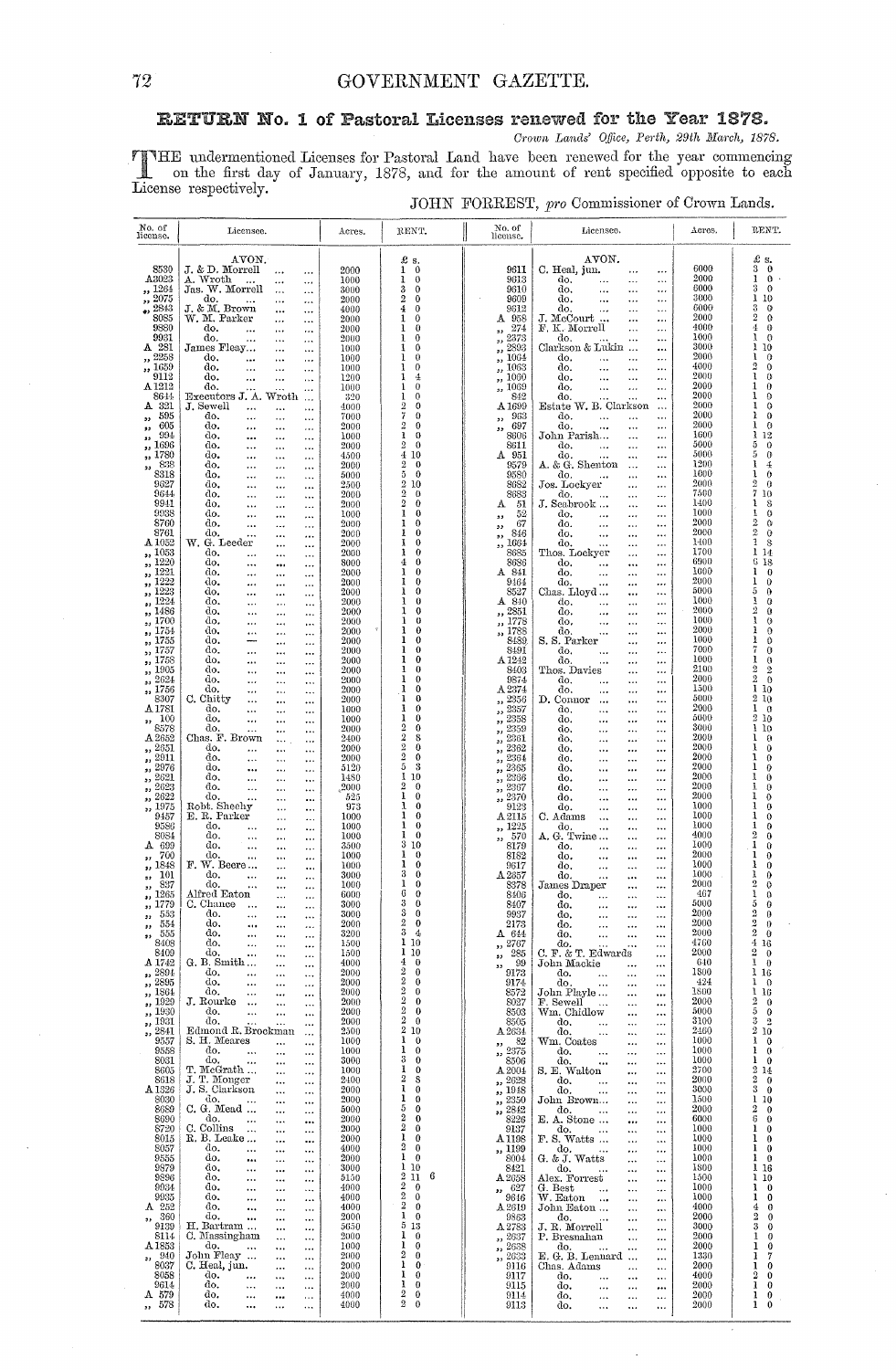### GOVERNMENT GAZETTE.

|  |  |  |  | RETURN No. 1 of Pastoral Licenses renewed for the Year 1878-(continued.) |  |
|--|--|--|--|--------------------------------------------------------------------------|--|
|  |  |  |  |                                                                          |  |

| No. of<br>license.                                           | Licensee.                                                                             | Acres.                                    | Rent.                                                       | No. of<br>license.                                       | Licensee.                                                                           | Acres.       | Rent.                                             |
|--------------------------------------------------------------|---------------------------------------------------------------------------------------|-------------------------------------------|-------------------------------------------------------------|----------------------------------------------------------|-------------------------------------------------------------------------------------|--------------|---------------------------------------------------|
|                                                              | AVON.                                                                                 |                                           | £ s.                                                        |                                                          | AVON.                                                                               |              | £ s.                                              |
| A2296                                                        | Chas. Adams<br>$\ddotsc$<br>                                                          | 2000                                      | $\theta$<br>ı<br>1<br>$\theta$                              | 8515                                                     | Wm. Martin<br>$\ddotsc$<br>J. M. Demoster                                           | 438<br>8260  | $\bf{0}$<br>ı<br>$\boldsymbol{6}$<br>8            |
| ,, 2116<br>941<br>23                                         | do.<br>$\ldots$<br>$\cdots$<br>$\ddotsc$<br>do.<br>$\ddotsc$<br>$\ddotsc$<br>$\cdots$ | 2000<br>2000                              | 1<br>$\bf{0}$                                               | A.2632<br>433<br>$\mathbf{r}$                            | $\ddotsc$<br>$\cdots$<br>Thos. Reynolds, jun.<br>$\ldots$                           | 1000         | $\bf{0}$<br>3                                     |
| , 2114<br>,, 1844                                            | do.<br>$\ddotsc$<br>$\ddotsc$<br>$\cdots$<br>do,                                      | 2000<br>2000                              | 0<br>1<br>1<br>$\bf{0}$                                     | $\frac{434}{839}$<br>$\mathbf{r}$                        | do.<br>$\ldots$<br>$\ldots$<br>$\cdots$<br>Frederick Lee<br>$\cdots$<br>$\cdots$    | 2000<br>1000 | $\overline{2}$<br>$\bf{0}$<br>1<br>$\bf{0}$       |
| , 2212                                                       | <br>$\ddotsc$<br><br>do.<br>$\cdots$<br>$\ddotsc$<br>$\cdots$                         | 3000                                      | 1<br>10                                                     | 5.5<br>9465                                              | W. J. Morgan<br>$\ldots$<br>$\ldots$                                                | 1000         | 1<br>$\bf{0}$<br>10<br>1                          |
| 9599<br>9600                                                 | G. Slater<br>$\ddotsc$<br>$\ddotsc$<br>$\ddotsc$<br>do.<br>$\cdots$<br>$\ddotsc$<br>  | 1000<br>1000                              | 1<br>0<br>1<br>$\bf{0}$                                     | 8158<br>8036                                             | $C.$ & $H.$ Foss<br>$\cdots$<br>$\cdots$<br>do.<br>$\ldots$<br>$\cdots$<br>$\cdots$ | 3000<br>3000 | 10<br>1                                           |
| A 1119                                                       | do,<br>$\ddotsc$<br>$\ddotsc$<br>$\cdots$                                             | 2000                                      | $\overline{2}$<br>$\theta$<br>3<br>$\bf{0}$                 | 8038<br>8232                                             | do.<br>$\ldots$<br><br>$\cdots$<br>do.                                              | 2000<br>2000 | 1<br>0<br>ı<br>0                                  |
| ,, 1120<br>8401                                              | do.<br>$\cdots$<br>$\ddotsc$<br>$\ddotsc$<br>Andrew Strange<br>$\ddotsc$<br>$\cdots$  | 3000<br>2000                              | $\overline{2}$<br>$\theta$                                  | 8105                                                     | $\ldots$<br>$\ldots$<br>$\cdots$<br>do.<br><br><br>                                 | 2000         | 1<br>$\bf{0}$                                     |
| 8398<br>A 2259                                               | do.<br>$\cdots$<br>$\ddotsc$<br>$\ddotsc$<br>do,                                      | 3000<br>1000                              | 3<br>$\theta$<br>$\bf{0}$<br>ı                              | 9153<br>9889                                             | do.<br><br>$\cdots$<br>$\cdots$<br>do.<br><br>$\cdots$<br>$\ldots$                  | 5000<br>2000 | 2<br>10<br>1<br>0                                 |
| ,, 2872                                                      | $\ddotsc$<br>$\cdots$<br>$\ddotsc$<br>do.<br>$\cdots$<br><br>                         | 3000                                      | 3<br>$\bf{0}$                                               | 9892                                                     | do.<br><br>$\cdots$<br>$\cdots$                                                     | 2000         | ı<br>0<br>ı<br>0                                  |
| ,, 1841<br>8727                                              | W. Shaddick<br>$\ddotsc$<br>$\ddotsc$<br>do,<br>$\cdots$<br>$\ldots$<br>$\cdots$      | 3000<br>6500                              | 3<br>$\theta$<br>6.<br>10                                   | 9959<br>- 53<br>А                                        | do.<br><br>$\cdots$<br>$\cdots$<br>do.<br>$\ldots$<br>$\cdots$<br>$\cdots$          | 1600<br>2000 | ı<br>0                                            |
| 8728                                                         | do.<br>$\cdots$<br><br>$\ddotsc$                                                      | 6000                                      | 6<br>$\bf{0}$<br>2<br>$\theta$                              | $1689\,$<br>,<br>$\frac{1}{2}$ , 1690                    | do.<br><br>$\cdots$<br>$\ldots$<br>do.<br>$\cdots$                                  | 2000<br>2000 | 1<br>0<br>1<br>0                                  |
| 8744<br>8745                                                 | do.<br>$\cdots$<br><br>$\cdots$<br>do.<br><br>$\ddotsc$<br>$\cdots$                   | 2000<br>5000                              | 5<br>$\bf{0}$                                               | 2616<br>,,                                               | <br>$\ldots$<br>do.<br>$\ldots$<br>$\cdots$<br>$\ldots$                             | 2000         | 1<br>0<br>ı<br>1                                  |
| 9602<br>$\Delta\,2002$                                       | do.<br>$\ldots$<br><br>$\ddotsc$<br>do,<br>$\ddotsc$<br>$\cdots$                      | 3000<br>4000                              | 3<br>$\mathbf{0}$<br>$\theta$<br>4                          | 2617<br>$, \,$<br>2618<br>$\overline{\mathbf{z}}$        | do.<br>$\ldots$<br><br>$\cdots$<br>do.<br><br>$\cdots$<br>$\ldots$                  | 2000<br>2000 | ı<br>$\bf{0}$                                     |
| ,, 2610                                                      | <br>do.<br><br><br>$\cdots$                                                           | 5492                                      | 510<br>2<br>$\theta$                                        | $\frac{1688}{12371}$                                     | do.<br>$\ddotsc$<br>$\cdots$<br>$\ldots$<br>do.                                     | 4000<br>2000 | 2<br>0<br>$\mathbf{1}$<br>0                       |
| $\frac{7}{12}$ , $\frac{2914}{14}$<br>2915                   | W. Marwick<br>$\ddotsc$<br>$\ldots$<br>do.<br>$\cdots$<br><br>$\ddotsc$               | 4000<br>4000                              | 2<br>$\theta$                                               | 1691<br>$\mathbf{r}$                                     | $\ddotsc$<br>$\cdots$<br>$\ldots$<br>do.<br>$\cdots$<br>$\ldots$<br>$\cdots$        | 2000         | 1<br>0                                            |
| 2950<br>2951                                                 | do.<br>$\cdots$<br><br>$\ddotsc$                                                      | 2000<br>2000                              | 2<br>$\bf{0}$<br>2<br>$\theta$                              | 69<br>,<br>70                                            | W. A. Robinson<br>$\ddotsc$<br>$\ldots$<br>do.<br>$\cdots$<br>$\cdots$<br>$\cdots$  | 4000<br>2000 | $\bf 4$<br>0<br>$\overline{2}$<br>0               |
| 2952                                                         | do.<br>$\cdots$<br><br>$\ddotsc$<br>do.<br>$\cdots$<br><br>$\ddotsc$                  | $2000\,$                                  | 1<br>$\bf{0}$                                               | $^{\circ}$<br>180<br>$\overline{\phantom{a}}$            | do.<br>.<br>$\cdots$<br>                                                            | 2000         | $\overline{2}$<br>0<br>$\overline{2}$<br>0        |
| 2953<br>2954                                                 | do.<br>$\ddotsc$<br>$\cdots$<br>$\ddotsc$<br>do,<br>$\ldots$<br><br>$\ldots$          | 2000<br>4000                              | 2<br>$\theta$<br>4<br>$\bf{0}$                              | 2932<br>$\overline{\phantom{a}}$<br>2990<br>,,           | do.<br><br>$\cdots$<br>$\ldots$<br>do.<br>$\ddotsc$<br>$\cdots$<br>$\cdots$         | 2000<br>4000 | $\overline{4}$<br>0                               |
| 2955                                                         | do.<br>$\ddotsc$<br>                                                                  | 4000<br>                                  | 2<br>$\theta$<br>3<br>$\overline{4}$                        | 9157<br>8969                                             | Thos. Ferguson<br>$\cdots$<br>Executors T. C. Gull                                  | 3800<br>5000 | 3<br>16<br>5<br>0                                 |
| 8531<br>A 2249                                               | Ann Walker<br>$\ddotsc$<br>T. O'Neil<br>$\ddotsc$<br>$\cdots$                         | 3200<br><br>2000<br>                      | $\overline{2}$<br>$\theta$                                  | 8830                                                     | $\cdots$<br>J. B. Roe<br>$\ldots$<br>$\ldots$<br>$\cdots$                           | 4500         | 4<br>10<br>$\overline{2}$                         |
| 9768<br>A 1016                                               | E. Barron<br>$\ddots$<br>$\ddotsc$<br>do.                                             | 4000<br>$\ddotsc$<br>2000                 | 4<br>$\theta$<br>$\boldsymbol{2}$<br>$\overline{0}$         | 2614<br>1846                                             | do.<br>$\cdots$<br>$\cdots$<br>John Shaddick<br>$\cdots$<br>$\cdots$                | 2000<br>5350 | 0<br>5<br>7                                       |
| 8443                                                         | $\ddotsc$<br>$\cdots$<br>J. Wilkerson<br>$\cdots$                                     | $\cdots$<br>5000<br>$\ddotsc$             | 5<br>$\theta$                                               | 1932                                                     | do.<br>$\ddotsc$<br>$\cdots$<br>$\ldots$                                            | 2000<br>2000 | $\overline{2}$<br>$\bf{0}$<br>$\overline{2}$<br>0 |
| A 1759<br>9952                                               | do.<br>$\ddotsc$<br>$\ddotsc$<br>J. H. Monger<br>                                     | 1000<br>$\ddotsc$<br>1600<br>$\ddotsc$    | $\bf{0}$<br>ı<br>112                                        | 1933<br>733                                              | do.<br>$\cdots$<br>$\cdots$<br>$\cdots$<br>do.<br>$\ldots$<br>$\ddotsc$<br>         | 3000         | 3<br>0                                            |
| 9953                                                         | do.<br>$\ldots$<br>$\ldots$                                                           | 1000<br>$\ddotsc$                         | 1<br>$\theta$<br>1<br>$\theta$                              | 876<br>9608                                              | do.<br>$\ldots$<br>$\cdots$<br>$\cdots$<br>R. D. Hardey<br>$\ldots$<br>$\cdots$     | 3000<br>7000 | 3<br>0<br>7<br>0                                  |
| 9954<br>A 276                                                | do.<br>$\cdots$<br>$\ldots$<br>do.<br>$\cdots$<br>$\ldots$                            | 1000<br>$\cdots$<br>1500<br>              | 110                                                         | $A_{8257}^{2355}$                                        | Dempster Bros.<br>$\ldots$<br>                                                      | 6000         | 6<br>0<br>3<br>0                                  |
| 9956<br>389                                                  | do.<br>$\cdots$<br>٠<br>Wm. Hughes                                                    | 940<br><br>3700                           | ı<br>$\theta$<br>314                                        | A 952                                                    | Wm. Lukin<br>$\ldots$<br><br>do.<br>$\ddotsc$<br>$\cdots$<br>$\cdots$               | 3000<br>4000 | 4<br>0                                            |
| 8617                                                         | $\ddotsc$<br>J. H. Monger<br>$\cdots$                                                 | <br>2000<br>$\ddotsc$                     | $\overline{2}$<br>$\theta$<br>$\overline{\mathbf{3}}$       | ,, 1164                                                  | do.<br>$\ldots$<br>$\ldots$<br>$\cdots$                                             | 3000<br>3000 | 3<br>0<br>3<br>0                                  |
| A 953<br>9601                                                | Elizabeth Brown<br>James Sinclair<br>$\ddotsc$                                        | 3000<br>$\cdots$<br>3000<br>              | $\theta$<br>110                                             | $\frac{1}{2}$ , 2977<br>$\frac{1}{12}$ $\frac{2825}{25}$ | do.<br>$\ldots$<br>$\ddotsc$<br>$\ldots$<br>do.<br>$\cdots$<br>$\ldots$<br>         | 2000         | 2<br>0<br>$\mathbf{I}$                            |
| A 943                                                        | do.<br>$\ddotsc$<br>                                                                  | 2000<br>$\ddotsc$<br>2000                 | ı<br>$\theta$<br>ı<br>$\bf{0}$                              | 2826<br>, 1<br>2612                                      | do.<br>$\cdots$<br>$\ldots$<br>$\cdots$<br>do.<br>$\cdots$<br>$\cdots$<br>$\cdots$  | 1000<br>7000 | 0<br>7<br>0                                       |
| -944<br>٠,<br>9615                                           | do.<br>$\ldots$<br><br>E. Hamersley<br>$\cdots$                                       | $\cdots$<br>3900<br>                      | 3 18                                                        | ,<br>9107                                                | J. H. Monger<br>$\cdots$<br>                                                        | 6100         | 6<br>2<br>3<br>$\bf{0}$                           |
| 9169<br>A 1760                                               | W. White<br>W. Chidlow<br>$\cdots$<br>$\cdots$                                        | 2000<br><br>2000<br>$\cdots$              | $\overline{2}$<br>$\theta$<br>I<br>$\theta$                 | 9108<br>9110                                             | do.<br>$\ldots$<br>$\cdots$<br>$\ldots$<br>do.<br>$\ldots$<br>$\cdots$<br>$\cdots$  | 3000<br>250  | 1<br>0                                            |
| ,, 638                                                       | Н. М. Еуте<br>$\cdots$                                                                | 1000<br>$\ldots$                          | 1<br>0<br>1<br>0                                            | 9559<br>$A$ $834$                                        | do.<br>$\cdots$<br>$\cdots$<br>$\cdots$<br>do.<br>$\ddotsc$                         | 5940<br>4000 | 5<br>19<br>$\overline{4}$<br>0                    |
| ,, 1366<br>,, 1365                                           | do,<br>$\ldots$<br>$\ldots$<br>do.<br>$\ldots$<br>$\ddotsc$                           | 1000<br><br>1000<br>$\cdots$              | 1<br>0                                                      | 2611<br>,                                                | $\cdots$<br><br>đ٥.<br>$\ddotsc$<br>$\cdots$<br>                                    | 6120         | 6<br>3<br>$\boldsymbol{2}$<br>0                   |
| 9568                                                         | J. T. Parker<br>$\cdots$<br>do.                                                       | 6000<br>$\cdots$<br>2000                  | 6<br>$\theta$<br>$\frac{1}{2}$<br>$\bf{0}$                  | 8617<br>8075                                             | do.<br>$\ddotsc$<br>$\cdots$<br><br>C. C. Smith<br>$\ddotsc$<br>$\ldots$            | 2000<br>2000 | $\overline{2}$<br>0                               |
| $\overset{9565}{\text{A}}$ 738                               | $\ldots$<br>$\cdots$<br>do.<br>$\ldots$<br>.                                          | $\ldots$<br>1000<br>$\cdots$              | 1<br>$\bf{0}$                                               | 8076                                                     | do.<br><br>$\cdots$<br>$\ldots$                                                     | 3000<br>6500 | 3<br>0<br>6<br>10                                 |
| 9882<br>9566                                                 | do.<br>$\cdots$<br>$\ldots$<br>do.<br>$\ldots$<br>$\ldots$                            | 1000<br>$\ddotsc$<br>1000<br>$\cdots$     | 1<br>0<br>1<br>0                                            | 8722<br>8723                                             | do.<br>$\ldots$<br><br><br>do.<br>$\cdots$<br><br>                                  | 7000         | $\scriptstyle\rm 7$<br>0                          |
| 9564                                                         | do.<br>$\ldots$<br>$\cdots$                                                           | 2000<br>$\ddotsc$                         | $\overline{2}$<br>$\bf{0}$<br>$\theta$                      | 8725<br>9585                                             | do.<br>$\ldots$<br>$\ddotsc$<br>$\cdots$<br>do.<br>$\cdots$                         | 2000<br>1000 | $\overline{2}$<br>0<br>1<br>0                     |
| A 547<br>380<br>,,                                           | F. White<br>$\cdots$<br><br>do.<br>$\cdots$<br>$\cdots$                               | 3000<br>$\ddotsc$<br>3000<br>$\ddotsc$    | $\begin{smallmatrix} 3\ 3\ 2 \end{smallmatrix}$<br>$\theta$ | - 36<br>Α                                                | $\ldots$<br>$\cdots$<br>do.<br><br>$\cdots$<br>                                     | 3000         | 3<br>0<br>6<br>0                                  |
| 2629<br>,,<br>,, 2630                                        | A. Martin<br>$\ldots$<br>.<br>do.                                                     | 2000<br><br>4000                          | $\theta$<br>4<br>$\theta$                                   | 330<br>, ,<br>702<br>,,                                  | do.<br>$\ldots$<br>$\ddotsc$<br><br>do.<br>$\ddotsc$<br>$\ddotsc$<br>               | 6000<br>2000 | $\boldsymbol{2}$<br>0                             |
| 93<br>,,                                                     | $\ldots$<br><br>Jesse Scott<br>                                                       | <br>2000<br>$\ldots$                      | وده<br>$\theta$                                             | 1936<br>,,                                               | do.<br>$\ddots$<br>$\ddotsc$<br>$\ddotsc$                                           | 2600<br>3640 | $\boldsymbol{2}$<br>12<br>3<br>13                 |
| 1787<br>99<br>8508                                           | do.<br>$\ddotsc$<br><br>J. H. Gregory<br>$\cdots$                                     | 2000<br>$\cdots$<br>1000<br>              | $\theta$<br>$\mathbf{1}$<br>$\theta$                        | 1963<br>,<br>2615<br>,,                                  | do.<br><br>$\cdots$<br><br>do.<br>$\ldots$<br>$\ddotsc$                             | 2400         | $\boldsymbol{2}$<br>8<br>4                        |
| 8510                                                         | do.<br>$\ldots$<br>$\cdots$                                                           | 2000<br><br>1250                          | 2<br>$\bf{0}$<br>$\mathbf{1}$<br>5                          | 2250<br>,,<br>956                                        | Habgood, Absolon & Co<br>Saml. R. Hamersley<br>$\sim$ $\sim$                        | 4000<br>2000 | 0<br>$\overline{2}$<br>0                          |
| 9944<br>$\Lambda\,1686$                                      | do,<br>$\ddotsc$<br>$\cdots$<br>do.<br>$\ldots$                                       | <br>1000<br>$\ldots$                      | ı<br>$\theta$                                               | ,,<br>8512                                               | Executors E. Hamersley                                                              | 4800<br>2000 | $\overline{4}$<br>16<br>$\boldsymbol{2}$<br>0     |
| 9948<br>-372<br>А.                                           | J. & W. Gregory<br>$\cdots$<br>αo.                                                    | 1000<br><br>1000                          | $\mathbf{1}$<br>$\theta$<br>$\mathbf{1}$<br>$\Omega$        | 9164<br>8311                                             | A. G. Robins<br>$\sim 100$<br>$\cdots$<br>do.                                       | 4000         | $\overline{4}$<br>0                               |
| 703<br>,,                                                    | do.<br><br>                                                                           | 1000<br>                                  | ı<br>$\bf{0}$<br>2<br>$\mathbf{0}$                          | 8310<br>8309                                             | do.<br>$\ddot{\phantom{a}}$<br>$\cdots$<br>$\ddotsc$<br>do.<br>$\ddotsc$            | 2200<br>2000 | 2<br>4<br>$\boldsymbol{2}$<br>0                   |
| 9159<br>A 2609                                               | do.<br><br><br>do.<br>                                                                | 2000<br><br>1000<br>                      | 1<br>$\theta$                                               | 9620                                                     | <br>John Taylor<br>$\ddotsc$<br>$\ldots$                                            | 3000         | $\boldsymbol{3}$<br>0<br>6<br>0                   |
| 8619<br>8620                                                 | Sam. E. Burges<br><br>do.                                                             | <b>1800</b><br>$\cdots$<br>2394<br>       | 1 <sub>16</sub><br>2<br>-8                                  | 9621<br>9884                                             | do.<br><br>$\cdots$<br><br>do.<br><br>$\ldots$<br>                                  | 6000<br>4000 | 4<br>0                                            |
| A 383                                                        | $\ddotsc$<br>do.<br>$\ddotsc$                                                         | 1841<br>$\cdots$                          | 1<br>17<br>3<br>$\bf{0}$                                    | 9885                                                     | do.<br>$\ldots$<br>$\cdots$<br><br>do.                                              | 2000<br>2000 | $\overline{2}$<br>0<br>$\overline{2}$<br>0        |
| 8022<br>9459                                                 | H. J. Twine<br>$\ddotsc$<br>do.<br><br>$\cdots$                                       | 3000<br><br>1000<br>                      | 1<br>$\bf{0}$                                               | 9386<br>$A$ 927                                          | <br><br>Thos. Brandrick<br>                                                         | 3000         | 3<br>0<br>$\overline{2}$                          |
| $\Delta$ 2299<br>9577                                        | do.<br><br>$\cdots$<br>C. Smith                                                       | 2000<br>$\ddotsc$<br>5300                 | $\boldsymbol{2}$<br>$\bf{0}$<br>5<br>6                      | 9144<br>9145                                             | Padbury, Loton & Co.<br>$\cdots$<br>do.<br><br><br>                                 | 2000<br>5000 | 0<br>5<br>0                                       |
| 9587                                                         | <br>$\ddotsc$<br>do.<br>$\ddotsc$<br>$\ddotsc$                                        | $\ddot{\phantom{0}}$<br>2000<br>$\ddotsc$ | $\boldsymbol{2}$<br>$\bf{0}$                                | 9146                                                     | do.<br><br>$\cdots$<br>                                                             | 2326<br>1000 | $\overline{2}$<br>7<br>1<br>0                     |
| 9588<br>9589                                                 | do.<br>$\ldots$<br>$\cdots$<br>do.<br>$\ddotsc$<br>$\ddotsc$                          | 1000<br>$\cdots$<br>1000<br>$\ddotsc$     | 1<br>$\bf{0}$<br>1<br>$\mathbf 0$                           | 9147<br>9148                                             | do.<br>$\ldots$<br><br><br>do.<br>$\cdots$<br><br>                                  | 6000         | 6<br>0<br>ı                                       |
| 9469<br>A 712                                                | do.<br>$\ddotsc$<br><br>do.                                                           | 5000<br>$\cdots$<br><b>3800</b>           | 5<br>$\mathbf{0}$<br>3<br>16                                | 9943<br>$\Delta\,1321$                                   | do.<br>$\cdots$<br>.,,<br>$\cdots$<br>do.<br>$\ddotsc$<br><br>                      | 650<br>1000  | 0<br>1<br>0                                       |
| ,, 1157                                                      | $\ddotsc$<br>$\cdots$<br>do.<br>$\ddotsc$<br>$\cdots$                                 | $\cdots$<br>2000<br>$\epsilon$ .          | $\boldsymbol{2}$<br>$\pmb{0}$                               | ,, 1322                                                  | do.<br>$\ldots$<br>$\ldots$<br>                                                     | 1450         | 1<br>9<br>4<br>0                                  |
| 1776<br>52<br>1889                                           | F. Murphy<br>$\cdots$<br>Thos. Armishaw<br>$\cdots$                                   | 1000<br>$\cdots$<br>2000<br>$\ddotsc$     | 1<br>$\bf{0}$<br>1<br>0                                     | 8942<br>A.2625                                           | do.<br><br><br>$\sim$ $\sim$ $\sim$<br>do.<br><br>$\ldots$<br>$\cdots$              | 4000<br>1000 | 1<br>0                                            |
| $, \,$<br>,, 2117                                            | do.<br>$\ddot{\phantom{a}}$<br>$\ddotsc$                                              | 2000<br>$\ddotsc$                         | 1<br>$\bf{0}$<br>1<br>$\theta$                              | ,, 2626<br>, 2627                                        | d٥.<br>$\ddotsc$<br><br>$\ddotsc$<br>do.                                            | 1000<br>2000 | 1<br>0<br>$\boldsymbol{2}$<br>0                   |
| 2608<br>$\overline{\phantom{a}}$<br>8399                     | do.<br>$\cdots$<br>$\ddotsc$<br>J. Butterly<br>$\ddotsc$                              | 2000<br>$\ddots$<br>7500<br>$\ddotsc$     | 7<br>10                                                     | , 2642                                                   | $\ldots$<br><br>$\ddotsc$<br>do.<br><br><br>                                        | 4000         | 4<br>0<br>$\bf{3}$<br>0                           |
| 9138                                                         | do.<br>$\ddotsc$                                                                      | 6476<br><br>5000                          | 6<br>10<br>2<br>10                                          | 8143<br>8733                                             | H.J. Cooke<br><br><br>do.<br>$\cdots$<br><br>$\ddotsc$                              | 3000<br>4000 | $\bf 4$<br>0                                      |
| A 950<br>,, 2333                                             | Patrick Lynch<br>$\cdots$<br>do.<br>$\cdots$<br>$\ddotsc$                             | $\cdots$<br>2500<br>$\ddotsc$             | 1<br>- 5                                                    | 8735                                                     | do.<br>$\cdots$<br><br>                                                             | 2000<br>5350 | $\boldsymbol{2}$<br>0<br>5<br>7                   |
| 8524<br>A 1785                                               | James Sinclair<br><br>do.<br>$\ddotsc$<br>                                            | 1690<br>$\ddotsc$<br>3000<br>$\ddotsc$    | ı<br>14<br>ı<br>10                                          | 8743<br>2352                                             | do.<br><br><br><br>do.<br>$\ddotsc$<br><br>                                         | 3600         | 3<br>12                                           |
| 962<br>,,                                                    | do.<br>$\ddotsc$<br>                                                                  | 2000<br>$\cdots$                          | 1<br>$\bf{0}$<br>2<br>$\theta$                              | 2351<br>8083                                             | do.<br><br><br>$E.$ Robinson & Co<br>                                               | 1000<br>3000 | 1<br>$\bf{0}$<br>3<br>0                           |
| 8523<br>$A$ 691                                              | do.<br>$\cdots$<br><br>do.<br>$\ddotsc$<br>$\ddotsc$                                  | 4000<br>$\ddotsc$<br>2000<br>$\ddotsc$    | 1<br>$\boldsymbol{0}$                                       | 9102                                                     | do.<br>$\ddotsc$<br><br>                                                            | 5000         | 5<br>0<br>1<br>0                                  |
| 8329<br>8332                                                 | Wm. Roser<br><br>do.                                                                  | 2000<br>$\ddotsc$<br>2000                 | 2<br>$\theta$<br>2<br>$\theta$                              | 9103<br>9104                                             | do.<br>$\ddotsc$<br><br><br>do.<br>$\ddotsc$<br><br>                                | 1000<br>5000 | 5<br>0                                            |
| 8328                                                         | $\ldots$<br>$\ddotsc$<br>do.<br>$\ldots$<br>                                          | $\ddotsc$<br>1000<br>$\ddotsc$            | 1<br>$\bf{0}$<br>1                                          | A 357                                                    | do.<br>$\cdots$<br><br>                                                             | 3000<br>2000 | 3<br>0<br>2<br>$\bf{0}$                           |
| 8327<br>9983                                                 | do.<br>$\cdots$<br><br>do.<br>$\ddotsc$<br>                                           | 1000<br>$\cdots$<br>1000<br>              | $\theta$<br>1<br>$\theta$                                   | 358<br>8277                                              | do.<br><br><br>Richard Clayton<br>$\cdots$<br>                                      | 2000         | $\overline{2}$<br>$\bf{0}$<br>ı                   |
| $\Lambda\,2069$                                              | Edward Doncon<br>$\cdots$                                                             | 4000<br>$\cdots$                          | 4<br>$\theta$<br>$\overline{2}$<br>1                        | 8278<br>9128                                             | do.<br>.<br><br>$\ddotsc$<br>do.<br><br><br>                                        | 1000<br>2000 | 0<br>2<br>0                                       |
| 9305<br>A 957                                                | do.<br>$\cdots$<br><br>do.<br>$\cdots$<br>$\cdots$                                    | 2040<br>$\ldots$<br>2000<br>              | 2<br>$\bf{0}$                                               | 9962                                                     | do.<br><br><br>$\cdots$                                                             | 2000<br>650  | $\overline{2}$<br>0<br>1<br>0                     |
| ,, 1612<br>2766                                              | Wm. Smith<br>$\ldots$<br>do.                                                          | 2000<br>$\ldots$<br>2150                  | 2<br>$\bf{0}$<br>2<br>3                                     | 9963<br>9964                                             | do.<br><br><br><br>do.<br><br>$\ddotsc$<br>                                         | 1000         | ı<br>0                                            |
| $\overline{\phantom{a}}$<br>1784<br>$\overline{\phantom{a}}$ | $\ldots$<br>$\ddotsc$<br>do.<br>$\ldots$<br>$\cdots$                                  | $\cdots$<br>3000<br>$\cdots$              | 3<br>$\theta$<br>2<br>$\theta$                              | A 1425<br>1432                                           | do.<br><br>$\cdots$<br>$\cdots$<br>do.<br>                                          | 5200<br>1000 | 5<br>4<br>ı<br>$\bf{0}$                           |
| 2659<br>9592                                                 | Wm. McKnoe<br>$\ldots$<br>John Lloyd<br>$\ddotsc$                                     | 2000<br><br>2000<br>                      | 2<br>$\theta$                                               | 9593                                                     | <br>$\ddotsc$<br>L. B. Lukin<br><br>                                                | 2460         | 2<br>10<br>2<br>5                                 |
| 8533<br>8534                                                 | James Ward<br>$\ldots$                                                                | 4000<br>$\ldots$<br>2000                  | 2<br>$\ddot{\mathbf{0}}$<br>1<br>$\theta$                   | 9594<br>A 277                                            | do.<br>$\ddotsc$<br>$\ddotsc$<br>$\cdots$<br>do.<br><br><br>$\ddotsc$               | 2240<br>1000 | ı<br>$\bf{0}$                                     |
| 9625                                                         | do.<br>$\ddotsc$<br>$\ddotsc$<br>do.<br><br>$\ldots$                                  | $\ldots$<br>2000<br>                      | 1<br>$\theta$                                               | ,, 1821                                                  | Rosendo Salvado<br>$\sim$ .<br>$\cdots$                                             | 3400         | 3<br>8                                            |
|                                                              |                                                                                       |                                           |                                                             |                                                          |                                                                                     |              |                                                   |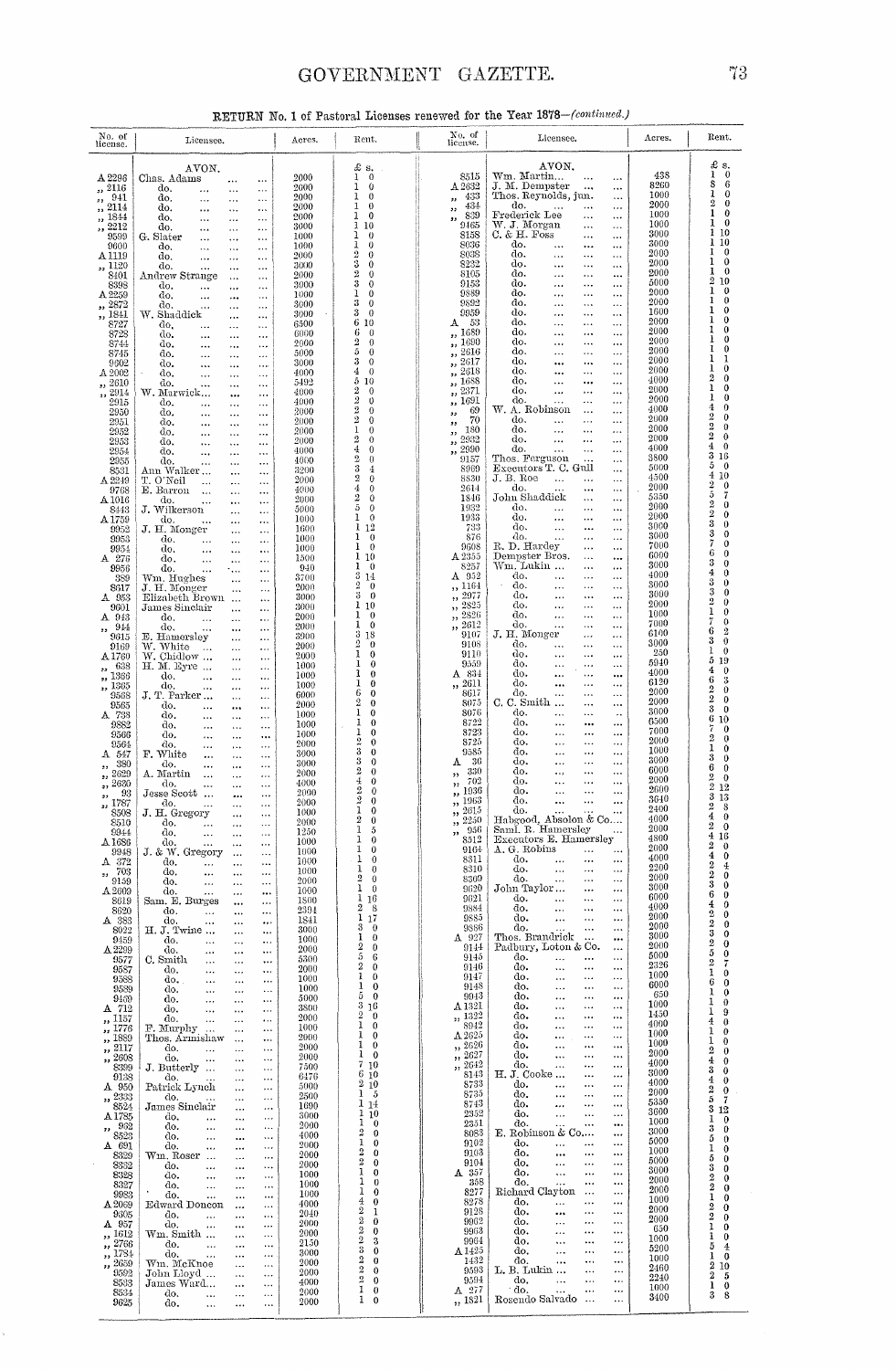#### GOVERNMENT GAZETTE.

| No.<br>license.                    | Licensee.                                                                       | Acres.       | Rent.                                               | No. of<br>license.                               | Licensee.                                                                               | Acres.       | Rent.                                             |
|------------------------------------|---------------------------------------------------------------------------------|--------------|-----------------------------------------------------|--------------------------------------------------|-----------------------------------------------------------------------------------------|--------------|---------------------------------------------------|
| A1706                              | AVON.<br>G. Walton<br><br>$\cdots$                                              | 1000         | £ s.<br>1<br>$\bf{0}$                               | $\begin{array}{c} 981 \\ 8540 \end{array}$<br>,, | COCKBURN SOUND.<br>J. W. Thomas<br>$\cdots$                                             | 1200         | £<br>s.<br>ı<br>$\bf{4}$                          |
| ,, 1707                            | do.<br>$\ddotsc$<br><br>$\ddotsc$                                               | 2000         | $\boldsymbol{2}$<br>$\bf{0}$                        |                                                  | Richardson & Wellard<br>$\ddotsc$                                                       | 1000         | $\bf{0}$<br>1                                     |
| 1946<br>,,                         | do.<br>$\cdots$<br>$\ddotsc$<br>$\cdots$                                        | 2000         | $\overline{2}$<br>0<br>$\mathbf{I}$                 | A 2678<br>8422                                   | do.<br>$\ldots$<br>$\cdots$<br>$\cdots$                                                 | 1500         | ı<br>10                                           |
| 1708<br>,,<br>2852                 | do.<br>$\ddotsc$<br>$\ddotsc$<br>$\cdots$<br>do.<br>$\ddotsc$                   | 1000<br>2000 | 0<br>$\overline{2}$<br>0                            | 8423                                             | E. Turner<br>$\ddotsc$<br>$\cdots$<br><br>do.                                           | 1000<br>1000 | ı<br>0<br>ı<br>$\bf{0}$                           |
| ,,<br>2210<br>,,                   | $\ddotsc$<br>$\cdots$<br>A. J. Wroth …<br>$\ddotsc$<br>$\cdots$                 | 1000         | $\mathbf{I}$<br>0                                   | A 980                                            | $\ldots$<br>$\ddotsc$<br><br>James Brown<br>$\cdots$<br>                                | 2800         | $\overline{2}$<br>16                              |
| 746<br>,,                          | Michael Brown<br>$\ddotsc$<br>$\ddotsc$                                         | 4200         | $\overline{4}$<br>4                                 | 9652                                             | $W. S. \& G.$ Pearse<br>$\cdots$                                                        | 2000         | $\overline{2}$<br>0                               |
| 381<br>,,                          | do.<br>$\ddotsc$<br>$\ddotsc$<br>$\cdots$                                       | 2000         | $\overline{2}$<br>0                                 | 9658                                             | do.<br>$\ldots$<br>$\cdots$<br>$\cdots$                                                 | 2000         | $\overline{2}$<br>$\Omega$                        |
| 955<br>,,                          | do.<br>$\cdots$<br>$\ddotsc$<br>$\ddotsc$                                       | 2500         | $\overline{2}$<br>10                                | 8541                                             | P. Ford<br>$\ddotsc$<br>$\ddotsc$<br>                                                   | 1200         | 1<br>4                                            |
| 9175                               | F. Morrell<br>$\ddotsc$<br>                                                     | 8000         | 8<br>0                                              | A 979                                            | Frances Walton<br><br>$\ddotsc$                                                         | 1160         | ı<br>4                                            |
| 8028<br>8119                       | S. H. Parker<br>$\cdots$<br>$\ddotsc$                                           | 4000         | 4<br>0<br>4<br>0                                    | 257<br>,,<br>8390                                | S. Lakeman<br>$\ldots$<br>$\ddotsc$                                                     | 3460         | 3<br>10<br>ı<br>$\Omega$                          |
| 8198                               | do.<br>$\ddotsc$<br>$\ddotsc$<br><br>do.<br>$\ddotsc$<br>$\cdots$<br>$\ddotsc$  | 4000<br>4000 | $\bf{4}$<br>0                                       | A 2266                                           | Wm. Robinson<br><br>$\cdots$<br>R. Mead<br>$\ddotsc$                                    | 1000<br>1824 | 1<br>17                                           |
| 9643                               | do.<br>$\ddotsc$<br>$\cdots$<br>$\ddot{\phantom{0}}$                            | 2000         | $\boldsymbol{2}$<br>0                               | 8362                                             | $\ddotsc$<br>$\ddotsc$<br>C. Armstrong<br>$\ddotsc$<br>$\ddotsc$                        | 1000         | $\theta$                                          |
| 9645                               | do.<br>$\ddot{\phantom{a}}$<br>$\cdots$<br>$\cdots$                             | 2000         | $\overline{2}$<br>0                                 | 9659                                             | E. Cockram<br><br>$\ddotsc$                                                             | 4000         | 4<br>$\theta$                                     |
| 8120                               | do.<br>$\ddotsc$<br>$\cdots$<br>$\ddotsc$                                       | 1000         | 1<br>0                                              | 9660                                             | do.<br>                                                                                 | 1500         | ı<br>10                                           |
| A 363                              | do.<br>$\cdots$<br>$\ddotsc$<br>$\cdots$                                        | 4000         | 4<br>0                                              | 8391                                             | Exrs. Jas. Herbert<br>                                                                  | 600          | 1<br>0                                            |
| ,, 1915                            | do.<br><br>$\ddotsc$<br>$\ddotsc$                                               | 1269         | ı<br>6<br>0                                         | 8374<br>A 2293                                   | Jas. Bell<br>$\cdots$<br><br>                                                           | 1000         | 1<br>0                                            |
| 2133<br>,,<br>,, 2349              | do.<br>$\ddotsc$<br><br>$\ddotsc$<br>do.                                        | 2000<br>2000 | 2<br>$\boldsymbol{2}$<br>0                          | 8440                                             | Joseph Batt<br>H. M. Lefroy<br>$\cdots$<br>$\cdots$                                     | 1000<br>1000 | 1<br>0<br>1<br>0                                  |
| 9130                               | $\ddotsc$<br>$\cdots$<br>$\ddotsc$<br>do.<br>$\ddotsc$<br>$\ddotsc$<br>$\cdots$ | 4000         | $\overline{2}$<br>0                                 | A 2769                                           | <br>$\cdots$<br>$\cdots$<br>                                                            | 3000         | 3<br>0                                            |
| 8201                               | do.<br>$\ddotsc$<br>$\ddotsc$<br>$\ddotsc$                                      | 1000         | 1<br>$\theta$                                       | 8444                                             | C. Taylor<br>John Giblett<br>$\ddotsc$<br>$\ddotsc$                                     | 4220         | 4<br>5                                            |
| A 2853                             | S. E. Walton<br>$\cdots$<br>$\ddotsc$                                           | 2000         | $\overline{2}$<br>0                                 | 8465                                             | do.<br>$\ddotsc$<br>$\cdots$<br>$\ddotsc$                                               | 3000         | 3<br>$\theta$                                     |
| 8905                               | G. Shenton<br><br>$\ddotsc$                                                     | 1672         | 1<br>14                                             | A 661                                            | do.<br>$\ldots$<br>$\ddotsc$<br>$\cdots$                                                | 5000         | 5<br>$\Omega$                                     |
| 8906<br>8907                       | do.<br><br>$\cdots$                                                             | 1050<br>2000 | 1<br>ı<br>$\boldsymbol{2}$<br>$\theta$              | 9530<br>A 1469                                   | do.<br>$\cdots$<br>$\ddotsc$                                                            | 1000<br>1000 | ı<br>$\theta$<br>$\bf{0}$                         |
| 2633                               | do.<br>$\ddotsc$<br>E. G. B. Lennard :<br>                                      | 1330         | $\mathbf{1}$<br>7                                   | ,, 2267                                          | Richd. Baldwin<br>$\cdots$<br>$\cdots$<br>do.                                           | 1000         | 1<br>$\bf{0}$<br>1                                |
|                                    |                                                                                 |              |                                                     | 8209                                             | $\cdots$<br>$\cdots$<br>$\ddotsc$<br>H. Albert<br>$\ldots$<br>$\cdots$<br>$\ddotsc$     | 1280         | 1<br>6                                            |
|                                    | CANNING.                                                                        |              |                                                     | A 983                                            | do.<br>$\ddots$<br>$\ddotsc$<br>$\cdots$                                                | 4000         | 4<br>$\bf{0}$                                     |
| A 2774                             | Walter Liddelow<br>$\ddotsc$                                                    | 1000         | 1<br>$\theta$                                       | 8025                                             | W. Butcher<br>$\cdots$<br>$\ddotsc$                                                     | 4000         | 4<br>$\theta$                                     |
| , 917                              | J. Spencer<br>$\cdots$<br>$\ddotsc$                                             | 1000         | 1<br>$\mathbf{0}$                                   | A 2049                                           | James Corbett<br>$\ddotsc$<br>$\cdots$                                                  | 2000         | $\overline{2}$<br>$\theta$                        |
| 8922                               | J. Campbell<br><br>$\ddotsc$                                                    | 1400         | 1<br>8                                              | 9656                                             | Thos. Saw<br>$\cdots$<br>$\cdots$<br>$\cdots$                                           | 3000         | 3<br>$\mathbf 0$<br>1                             |
| A 225                              | D. Cumming<br>$\cdots$<br>$\ddotsc$                                             | 516          | 1<br>0                                              | 9657<br>A 2771                                   | do.<br>$\ddotsc$<br>$\cdots$<br>$\ddotsc$<br>Wm. Lukin                                  | 1000<br>1000 | $\bf{0}$<br>ı<br>$\theta$                         |
| ,, 226                             | Knight Bros.<br>$\ddotsc$<br>$\cdots$                                           | 1000         | 0<br>1                                              | ,, 2772                                          | $\ddotsc$<br>$\ddotsc$<br>do.<br>$\ldots$<br>$\ddotsc$<br>$\cdots$                      | 1000         | 1<br>$\theta$                                     |
| ,, 1825<br>8924                    | do.<br>$\cdots$<br>$\ddotsc$<br>                                                | 1000         | $\bf{0}$<br>1<br>$\overline{2}$<br>$\bf{0}$         | $\frac{7}{2773}$                                 | do.<br><br>$\cdots$<br>$\ldots$                                                         | 1000         | $\bf{0}$<br>1                                     |
| A 2960                             | Jabez White<br>$\cdots$<br>$\ddotsc$<br>Henry Mottram<br>$\cdots$<br>$\ddotsc$  | 2000<br>1950 | $\mathbf{1}$<br>19                                  | 8363                                             | E. Key<br>$\overline{a}$<br>$\cdots$<br>$\cdots$                                        | 1000         | $\theta$<br>1                                     |
| 8634                               | Thos. Buckingham<br>$\ddotsc$                                                   | 1000         | 0<br>1                                              | 9453                                             | A. R. Richardson<br>$\ddotsc$                                                           | 2600         | 2 1 2                                             |
| 8921                               | do.<br>$\sim 100$ km $^{-1}$<br>$\cdots$<br>$\ddotsc$                           | 5000         | $\bf{0}$<br>5                                       | 9452<br>9455                                     | do.<br>$\ddotsc$<br>$\cdots$<br>$\cdots$                                                | 3700<br>1200 | 314<br>$\overline{2}$<br>ı                        |
| 8635                               | Edwin Cockram<br>$\ddotsc$<br>$\ddot{\phantom{a}}$                              | 1000         | 0<br>1                                              |                                                  | do.<br>$\ldots$<br>$\ddotsc$<br>$\cdots$                                                |              |                                                   |
| 8639                               | do.<br>$\sim$ 100 $\sim$<br>$\cdots$<br>$\cdots$                                | 2000         | $\bf{0}$<br>2                                       |                                                  | EAST.                                                                                   |              |                                                   |
| A 1968<br>8929                     | A. Buckingham<br>$\cdots$<br>$\ddotsc$<br>Thos. Saw                             | 1000<br>1100 | 1<br>0<br>$\overline{2}$<br>1                       | Е<br>34                                          | Dempster, Bros.<br>$\cdots$<br>$\cdots$                                                 | 90000        | $^{\circ}$<br>45                                  |
| A 915                              | $\cdots$<br><br>R. D. Hardey<br>$\cdots$<br>$\cdots$                            | 1000         | 0<br>1                                              | 36                                               | do.<br>$\sim$ .<br>$\ldots$<br>$\ddotsc$                                                | 4000         | $\overline{2}$<br>0                               |
| 1683                               | C. C. Fauntleroy<br>$\ddotsc$                                                   | 3000         | $\mathbf{0}$<br>3                                   |                                                  |                                                                                         |              |                                                   |
| 2768                               | do.<br>$\ddotsc$<br>$\cdots$<br>$\ddotsc$                                       | 1200         | 1<br>4                                              | 8010                                             | KENT.<br>Dempster, Bros.                                                                | 5000         | 2 10                                              |
| 8824                               | Saml. R. Hamersley<br>$\cdots$                                                  | 2000         | 2<br>$\bf{0}$                                       | 8127                                             | $\cdots$<br>$\ddotsc$<br>do.<br><br>$\cdots$<br>                                        | 3000         | 110                                               |
| A 2770<br>,, 2197                  | A. G. Robins<br>$\ldots$<br>$\cdots$<br>do.                                     | 1000<br>2000 | 1<br>$\bf{0}$<br>$\boldsymbol{2}$<br>$\mathbf{0}$   | 9721                                             | do.<br><br><br>$\cdots$                                                                 | 6000         | 3<br>$\bf{0}$                                     |
| 2764                               | $\ldots$<br>$\cdots$<br>$\ddotsc$<br>do.<br>$\ldots$<br>$\cdots$<br>$\cdots$    | 1500         | 1 10                                                | 9722                                             | do.<br><br>$\cdots$<br>$\cdots$                                                         | 6000         | 3<br>$\theta$                                     |
| ,,<br>2776<br>$\pmb{\mathfrak{z}}$ | do.<br>$\cdots$<br>$\ldots$<br>$\cdots$                                         | 1730         | 1 15                                                | 9725                                             | do.<br><br>$\ddotsc$<br>                                                                | 2000         | $\theta$<br>1                                     |
| 2761<br>,,                         | W. Osborne<br>$\ldots$<br>$\ddotsc$                                             | 5000         | 5<br>$\bf{0}$                                       | 9726<br>9759                                     | do.<br>$\cdots$<br>$\ddotsc$<br>$\cdots$<br>do.                                         | 2000<br>1300 | $\theta$<br>ı<br>1<br>$\theta$                    |
| 8928                               | W. S. Gibbs<br>$\cdots$<br>$\cdots$                                             | 1185         | 1<br>4                                              | 9897                                             | $\cdots$<br><br>$\cdots$<br>do.<br>$\ddotsc$<br><br>$\cdots$                            | 14200        | 2<br>7                                            |
| A 2775                             | do.<br>$\cdots$<br>$\cdots$<br>                                                 | 5000         | 5<br>$\theta$                                       | 9898                                             | do.<br><br>$\ddotsc$<br>                                                                | 3000         | 110                                               |
|                                    |                                                                                 |              |                                                     | 9899                                             | do.<br>$\cdots$<br>$\ddotsc$<br>                                                        | 3000         | 110                                               |
|                                    | COCKBURN SOUND.                                                                 |              |                                                     | 9900                                             | do.<br>$\ddotsc$<br><br>                                                                | 3000         | 110                                               |
| A 2268                             | J. F. Lazenby<br>$\cdots$<br>$\cdots$                                           | 2830         | 2 17<br>$\,2$                                       | A. 867                                           | do.<br>$\ddotsc$<br>$\cdots$<br>$\cdots$                                                | 3000         | 10<br>ı                                           |
| ,, 2150<br>,, 1668                 | do.<br>$\ddotsc$<br>$\cdots$<br>$\ddotsc$<br>do.                                | 2000<br>1000 | $\theta$<br>1<br>$\bf{0}$                           | 1882<br>$\ddot{\phantom{1}}$<br>1883             | do.<br>$\ldots$<br>.<br>$\ddotsc$<br>do.                                                | 2000<br>2000 | $\bf{0}$<br>ı<br>$\bf{0}$<br>1                    |
| ,, 1824                            | $\cdots$<br>$\cdots$<br>$\ddotsc$<br>do.<br>$\cdots$<br>$\cdots$<br>$\ddotsc$   | 1000         | 1<br>$\mathbf{0}$                                   | $\bullet$<br>2503<br>$\cdot$                     | $\cdots$<br>$\cdots$<br><br>do.<br>$\ddotsc$<br>$\cdots$<br>                            | 2000         | 1<br>$\bf{0}$                                     |
| ,, 1923                            | H. Mead<br>$\cdots$<br><br>$\ddotsc$                                            | 2000         | $\boldsymbol{2}$<br>0                               | 2504<br>$\overline{\mathbf{a}}$                  | do.<br>$\ddotsc$<br>$\ddotsc$<br>$\cdots$                                               | 1500         | $\theta$<br>1                                     |
| 2048<br>,                          | do.<br>$\ddotsc$<br><br>$\ddotsc$                                               | 2000         | $\overline{2}$<br>$\theta$                          | 2505<br>$\ddot{\phantom{1}}$                     | do.<br>$\ddotsc$<br>$\ddotsc$<br>$\cdots$                                               | 7290         | 3<br>13                                           |
| 8640                               | Joshua Spencer<br>$\ddotsc$<br>$\ddotsc$                                        | 1200         | $\mathbf{1}$<br>4                                   | 2506<br>, 1                                      | do,<br>$\ddotsc$<br>$\cdots$<br>$\cdots$                                                | 8500         | 5<br>4                                            |
| A 1884<br>8492                     | John Wellard<br>$\cdots$<br>$\ddotsc$                                           | 650<br>2100  | 1<br>$\theta$<br>$\overline{2}$<br>$\boldsymbol{2}$ | 2507<br>55<br>2508                               | do.<br>$\ddotsc$<br>$\cdots$<br>$\cdots$                                                | 4000         | $\,2\,$<br>$\theta$<br>$\overline{2}$<br>$\theta$ |
| 8539                               | G. L. Ellis<br>$\cdots$<br>$\ddotsc$<br>Elizabeth Spencer<br>$\ddotsc$          | 1000         | 1<br>$\bf{0}$                                       | $\bullet$<br>2509                                | do,<br>$\ddotsc$<br>$\cdots$<br>$\ddotsc$<br>do.<br>$\ddotsc$<br>$\ddotsc$<br>$\ddotsc$ | 4000<br>4124 | $\overline{2}$<br>1<br>6                          |
| A 1986                             | H. V. Alcock<br>$\cdots$<br>$\ddotsc$                                           | 2000         | $\boldsymbol{2}$<br>$\mathbf{0}$                    | , 3029                                           | do.<br>$\cdots$<br>$\ddotsc$<br>                                                        | 2000         | 1<br>$\bf{0}$                                     |
| ,, 1987                            | do.<br>$\ddot{\phantom{a}}$<br>$\ddotsc$<br>                                    | 500          | ı<br>0                                              | ,, 3033                                          | do.<br>$\cdots$<br>$\cdots$<br>                                                         | 2000         | 1<br>$\bf{0}$                                     |
|                                    |                                                                                 |              |                                                     |                                                  |                                                                                         |              |                                                   |

#### RETURN No. 1 of Pastoral Licenses renewed for the Year 1878-(Continued).

### LAND SALES.

#### Crown Lands' Office, Perth, 2nd April, 1878.

TIME undermentioned Allotments of Land will be offered for Sale, at Public Auction, on the dates and at the places specified in the Schedule below, at one o'clock, p.m.

|  | $S$ C H E D U L E . |  |  |  |
|--|---------------------|--|--|--|
|  |                     |  |  |  |

| Date of Sale.<br>Place of Sale. |                          | Description of Lot.              | Number of Lot.   | Quantity.                     | Upset Price.            |  |
|---------------------------------|--------------------------|----------------------------------|------------------|-------------------------------|-------------------------|--|
|                                 |                          |                                  |                  | r.<br>p.<br>a.                |                         |  |
| 1878.                           |                          |                                  |                  |                               |                         |  |
| April 3                         | Perth<br>$\ddotsc$       | Fremantle<br>Town                | 527, 528, 529    | $\theta$<br>$\theta$<br>10    | $\pounds12$ each.       |  |
| Do.                             | Bunbury<br>$\cdots$      | Bridgetown<br>Do.<br>$\ddotsc$   | 46.47            | .                             | $\mathcal{L}3$ per lot. |  |
| Do.                             | Do.<br>$\cdots$ $\cdots$ | Bunbury<br>Do.<br>$\ddotsc$      | 112<br>$\ddotsc$ | .                             | $\pounds710s$ .         |  |
| $2nd$ May                       | Geraldton<br>$\ddotsc$   | Northampton<br>Town<br>$\ddotsc$ | 14, 15           | .                             | $\pounds12$ per lot.    |  |
| Do.                             | Do.<br>$\ddotsc$         | Geraldton<br>Do.                 | 305<br>$\cdots$  |                               | £15 per lot.            |  |
| Do.                             | Do.<br>$\ddotsc$         | Do.<br>Do.                       | 385              | 3<br>6<br>$\theta$            |                         |  |
| Do.                             | Do.<br>$\ddotsc$         | Do.<br>Do.<br>.                  | 386<br>$\cdots$  | 3<br>7<br>$\Omega$            | $\pounds15$ per lot.    |  |
| Do.                             | Do.                      | Do.<br>Do.<br>                   | 387              | 3<br>24<br>0                  |                         |  |
| Do.                             | Do.<br>.                 | Do.<br>Sub.                      | 86               | 5.<br>$\mathbf 0$<br>$\theta$ | £5 per acre.            |  |

JNO. FORREST, pro Commissioner of Crown Lands.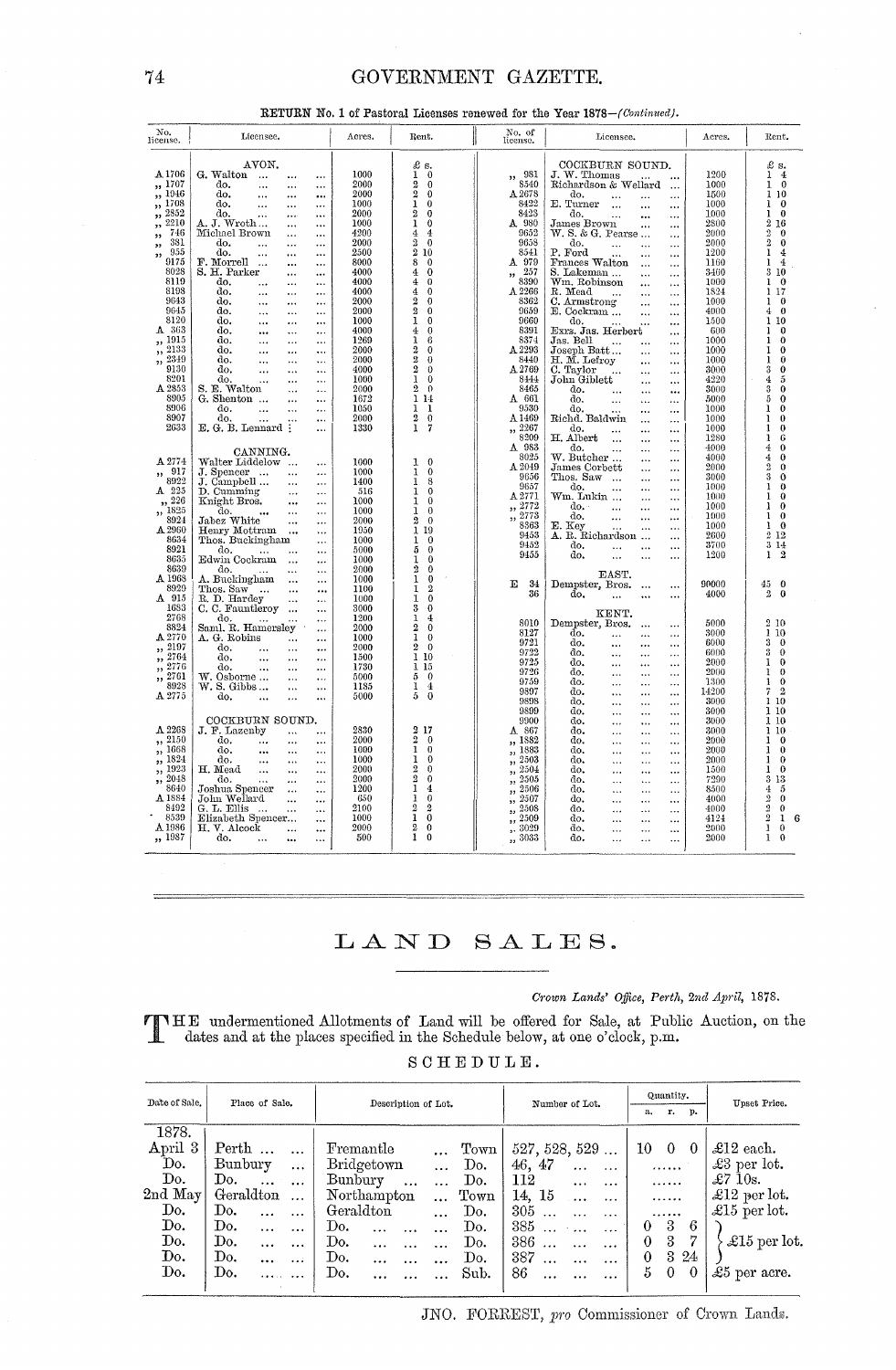Crown Lands' Office, Perth, April 1, 1878.

ETURN of Applications for Leases and Licenses of Crown Land approved during March,  $\mathbb{K}$  1878:

| No.                                                                | APPLICANTS.                                                                                                                             | CLASS                                                       | ACRES.                                                  | RENT.                                                                                                                                                                          |                                                                                                | No.                                                                               | APPLICANTS.                                                                                                                                                                                          |                                                      | CLASS. ACRES.                                             |                                                     | RENT.                                                          |                                                                                                                     |
|--------------------------------------------------------------------|-----------------------------------------------------------------------------------------------------------------------------------------|-------------------------------------------------------------|---------------------------------------------------------|--------------------------------------------------------------------------------------------------------------------------------------------------------------------------------|------------------------------------------------------------------------------------------------|-----------------------------------------------------------------------------------|------------------------------------------------------------------------------------------------------------------------------------------------------------------------------------------------------|------------------------------------------------------|-----------------------------------------------------------|-----------------------------------------------------|----------------------------------------------------------------|---------------------------------------------------------------------------------------------------------------------|
| 13 <sub>1</sub><br>226<br>339<br>348<br>487                        | AVON.<br>Dempster Bros.<br>William White<br>George Powell<br>Dempster Bros.<br>Walter J. Coppin                                         | S. O.<br>Lea.<br>,<br>, ,<br>,,<br>, ,                      | 100<br>116<br>150<br>100<br>100                         | £<br>s.<br>5<br>$\theta$<br>5<br>16<br>7<br>10<br>$\boldsymbol{5}$<br>0<br>$\boldsymbol{5}$<br>0                                                                               | $\pmb{s}.$<br>0<br>0<br>0<br>$\boldsymbol{0}$<br>$\theta$                                      | A2970 <br>,, 2974<br>,, 3010<br>,, 3021                                           | VICTORIA.<br>Lewis F. Ridley<br>Joseph B. Ridley<br>Wm. F. Waldeck<br>Rosendo Salvado                                                                                                                | 1<br>,,<br>2<br>,                                    | 6000<br>5000<br>6000<br>2000                              | £<br>3<br>1<br>1<br>1                               | \$.<br>$\mathbf 0$<br>5<br>$\theta$<br>$\theta$                | đ.<br>$\theta$<br>$\boldsymbol{0}$<br>$\theta$<br>$\theta$                                                          |
| 527<br>543<br>1203<br>1225<br>1245<br>$\Delta3012$<br>,, 3041      | William Chitty<br>Robert Beckett<br>John Hughes<br>Alfred G. Robins<br>Jos. A. Morrell<br>Thomas Willie<br>John Sewell<br>$\ddotsc$     | ,<br>$\ddot{\mathbf{s}}_{.0}$<br>Lic.<br>,<br>,,<br>1<br>2  | 100<br>100<br>100<br>100<br>145<br>5120<br>2000         | $\boldsymbol{5}$<br>$\bf{0}$<br>$\overline{5}$<br>$\bf{0}$<br>5<br>$\mathbf{I}$<br>$\mathbf 1$<br>$\overline{5}$<br>16<br>$\mathbf 1$<br>$\mathbf 1$<br>5<br>$\mathbf{1}$<br>0 | $\overline{0}$<br>$\theta$<br>$\theta$<br>$\theta$<br>3<br>9<br>$\theta$                       | A2505<br>,, 2506<br>,, 2508<br>2507<br>,,<br>2509<br>,<br>3029<br>,<br>,, 3033    | KENT.<br>Dempster Bros.<br>Do.<br>$\ddotsc$<br><br>Do.<br><br>$\ldots$<br>Do.<br>$\ddotsc$<br><br>Do.<br><br>$\ldots$<br>Do.<br>$\cdots$<br>$\ddotsc$<br>Do.<br><br>$\ddotsc$                        | 2<br>,,<br>,<br>,,<br>, ,<br>, ,<br>, 1              | 7290<br>8500<br>4000<br>4000<br>4124<br>2000<br>2000      | $\,2\,$<br>$\mathbf 1$<br>1<br>1<br>1<br>1          | 1 16<br>$\mathbf 2$<br>$\mathbf{0}$<br>0<br>1<br>$\theta$<br>0 | 6<br>$\ddot{6}$<br>$\theta$<br>$\boldsymbol{0}$<br>3<br>$\mathbf{0}$<br>$\overline{0}$                              |
| E 218<br>221<br>,,<br>222<br>53<br>230                             | EAST.<br>Dempster Bros.<br>Do.<br>$\ddotsc$<br>Do.<br>$\ddotsc$<br>$\ldots$<br>Do.<br>$\ddotsc$<br>$\ddotsc$                            | С<br>, 1<br>$\overline{\phantom{a}}$                        | 6000<br>4000<br>4000<br>4500                            | 1<br>0<br>$\mathbf{I}$<br>0<br>$\mathbf 1$<br>$\theta$<br>1<br>$\theta$                                                                                                        | 0<br>$\theta$<br>$\mathbf{0}$<br>$\theta$                                                      | 530.<br>Α                                                                         | KOJONUP.<br>William Andrews<br>Thomas Phillips<br>Melbourne.                                                                                                                                         | S. O.<br>Lea.<br>1                                   | $100\,$<br>12000                                          | $\overline{5}$<br>3                                 | 0<br>0                                                         | 0<br>0                                                                                                              |
| $\rm N1001$<br>,, 1002                                             | Geo. J. Lockyer<br>Do.<br>$\ddotsc$                                                                                                     | С<br>, ,                                                    | 20000<br>13350                                          | 5<br>$\boldsymbol{0}$<br>$\overline{6}$<br>3                                                                                                                                   | $\theta$<br>9                                                                                  | 576<br>1235<br>1236                                                               | Thomas Dodd<br>Ewen Mackintosh<br>Do.<br>$\ddotsc$<br>$\ddots$                                                                                                                                       | S.O.<br>$_{\rm s.o.}^{\rm{Lea}}$<br>,,               | 100<br>150<br>$100\,$                                     | 5<br>$\overline{7}$<br>5                            | 0<br>10<br>0                                                   | 0<br>$\theta$<br>0                                                                                                  |
| <b>110</b><br>585<br>640<br>1228<br>1230<br>$\Delta 3060$          | Swan.<br>Alfred Thompson<br>George Vincent<br>Mackay Bros.<br>Samuel Mortimer<br>Joseph Gee, jun.<br>Francis Whitfield                  | S.O.<br>Lea.<br>ý3<br>$\overline{\S}$ .<br>Lic.<br>,,<br>1. | 100<br>150<br>100<br>100<br>100<br>4000                 | 5<br>0<br>7<br>$10\,$<br>5<br>$\bf{0}$<br>5<br>1<br>$\overline{5}$<br>$\mathbf{I}$<br>4<br>$\theta$                                                                            | 0<br>0<br>$\theta$<br>$\theta$<br>$\mathbf{0}$<br>$\Omega$                                     | 1237<br>1238<br>1239<br>$\Delta 3013$<br>,, 3014<br>,, 3015<br>,, 3016<br>,, 3017 | Do.<br>$\dddotsc$<br>.<br>Do.<br>$\ddotsc$<br>$\ddotsc$<br>Do.<br>$\ddotsc$<br>$\cdots$<br>Walter Padbury<br>Rosendo Salvado<br>Do.<br>.<br><br>Do.<br>$\ddotsc$<br><br>Do.<br>$\ddotsc$<br>$\ldots$ | ,,<br>, 1<br>,,<br>1<br>,,<br>,,<br>,<br>$^{\prime}$ | 100<br>100<br>100<br>2900<br>1000<br>1000<br>1600<br>1000 | $\boldsymbol{5}$<br>5<br>5<br>1<br>1<br>1<br>1<br>1 | 0<br>0<br>0<br>0<br>$\overline{0}$<br>0<br>$\theta$<br>0       | $\bf{0}$<br>$\theta$<br>$\ddot{\mathbf{0}}$<br>$\bf{0}$<br>$\boldsymbol{0}$<br>$\theta$<br>$\mathbf{0}$<br>$\theta$ |
| 1079<br>1123<br>1181<br>1206                                       | VICTORIA.<br>Frank Pearse<br>$\dddotsc$<br>John Wilton<br>.<br>Edward Gould<br>George Brand                                             | $S, O.$ Lic.<br>, 2<br>12<br>,,                             | 100<br>300<br>100<br>$100\,$                            | 3<br>-15<br>$\overline{7}$<br>10<br>$\boldsymbol{2}$<br>10<br>$\boldsymbol{2}$<br>10                                                                                           | 0<br>$\bf{0}$<br>$\Omega$<br>$\theta$                                                          | N 998<br>999<br>$\overline{\phantom{a}}$<br>,,1000                                | NORTH.<br>Geo. J. Lockyer<br>Do.<br>$\ddotsc$<br>$\ddotsc$<br>Do.<br>$\ddotsc$<br>.                                                                                                                  | С<br>,,<br>,,                                        | 10000<br>5000<br>17000                                    | $\mathbf 1$<br>4                                    | 2 10<br>5<br>5                                                 | 0<br>0<br>$\theta$                                                                                                  |
| 1209<br>1210<br>1211<br>1213<br>1214                               | John Jones<br>.<br>William Cant<br>$\ddot{\phantom{a}}$<br>John Eakins<br><br>Thomas Major<br>Do.<br>$\ddotsc$                          | , 1<br>,<br>,,<br>$^{\prime}$<br>,,                         | 100<br>200<br>115<br>100<br>100                         | $\,2\,$<br>10<br>$\overline{5}$<br>$\theta$<br>2 17<br>$2 \cdot 10$<br>$\mathbf 2$<br>10                                                                                       | $\theta$<br>$\theta$<br>6<br>$\theta$<br>$\theta$                                              | A2999<br>,,3000                                                                   | WELLINGTON.<br>Hooley and New<br>James Milligan                                                                                                                                                      | 1<br>,,                                              | 5000<br>5000                                              | 1<br>1                                              | 5<br>5                                                         | 0<br>0                                                                                                              |
| A2715<br>,, 2717<br>"2718<br>,, 2929<br>2957<br>,, 2965<br>,, 2969 | John Smith<br>William Criddle<br>Do.<br>$\ddotsc$<br>John S. Davis<br>Duncan Macpherson<br>John Eakins<br>$\mathbf{A}$<br>Thomas Downes | Έ<br>1<br>, ,<br>1<br>Ρ<br>1<br>P                           | 32000<br>1000<br>4000<br>5000<br>10000<br>2000<br>24000 | 4<br>$\bf{0}$<br>1<br>$\theta$<br>4<br>$\theta$<br>$\boldsymbol{2}$<br>10<br>1<br>$\theta$<br>1<br>$\theta$<br>3<br>$\theta$                                                   | $\theta$<br>$\theta$<br>$\overline{0}$<br>$\boldsymbol{0}$<br>$\theta$<br>$\theta$<br>$\theta$ | 535<br>615<br>$\rm A3008$<br>,, 3025<br>,, 3066<br>,, 3067                        | WILLIAMS.<br>John Eddie<br>William Harris<br>Padbury, Loton, & Co.<br>Richard Clayton<br>W. G. & C. F. Broun<br>Do.<br>$\ddotsc$                                                                     | S.O.<br>Lea.<br>, 1<br>1<br>, 2<br>,<br>, 1          | 100<br>$100\,$<br>2850<br>2244<br>2000<br>2000            | 5<br>$\rm 5$<br>1<br>1<br>$\overline{2}$            | 0<br>0<br>0<br>0<br>0                                          | 0<br>0<br>$\boldsymbol{0}$<br>$\theta$<br>$\theta$                                                                  |

#### DEPARTMENT OF LAND TITLES.

Transfer of Land Act, 1874. Milton Bonior and Thomas Bishop of Perth INAKE NOTICE that Thomas Bishop of Perth<br>
In Military Pensioner as being entitled to an estate<br>
in fee simple in possession in all that piece or parcel of<br>
land known and described in the maps and books of<br>
the Survey Offi

AND FURTHER TAKE MOTER In a disorder and the discussion of the above-handed recommends calaming to have any estate right title or interest in the aforesaid land ARE HEREEY REQUIRED to lodge with the Registrar of Titles on

J. C. H. JAMES,

Commissioner of Land Titles.

Perth, 30th March, 1878.

## Comptroller's Office,<br>Fremantle, 30th March, 1878.

**IERTIFICATES** of Freedom have been issued to the undermentioned Convicts, whose sentences have expired :-

JOHN FORREST, pro Commissioner of Crown Lands.

Reg. No. 9416 Thomas R. Coulson 9871 John Spine

HIS Excellency the Governor has been pleased to revoke the Tickets-of-Leave of the undermentioned Convicts:-

Reg. No. 8375 Robert Nickson

8696 James Reade  $^{\prime}$ 

9123 Daniel Clooney  $,$ 

JOHN F. STONE,

Superintendent.